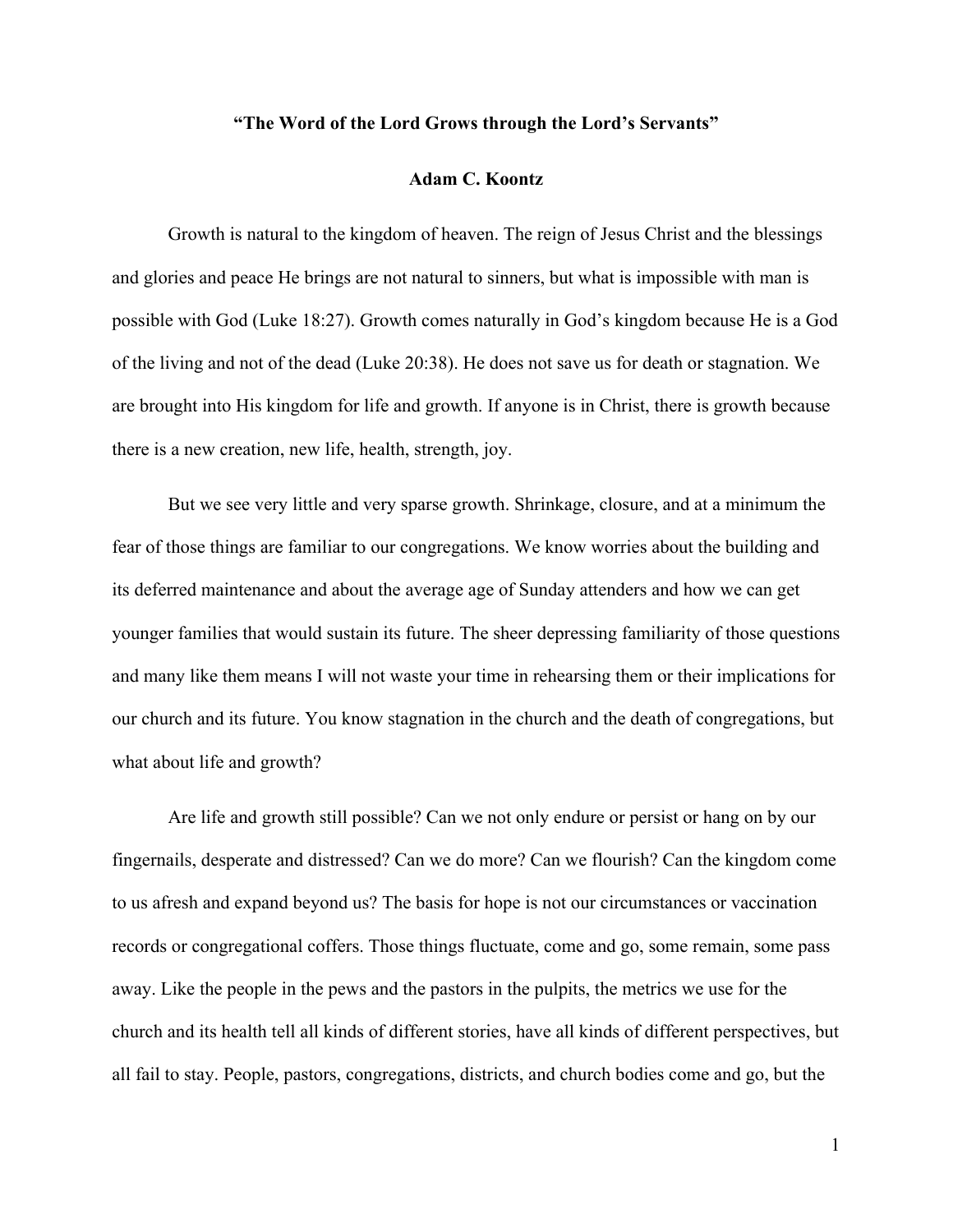word of the Lord endures forever. God calls us home someday, but His mission goes on until the Last Day. And Luke writes again and again in his first account of the church's history and of the mission of Jesus, "the Word of the Lord grew" (Acts 13:49, 19:20).

## *What is growth?*

Luke's account of the growth of the Lord's Word is not about the financial circumstances or political climate of the first century AD. By the numbers, the church of Jesus is less numerically impressive as its mission spreads outward from the founding ethnic group of Aramaic- and Greek-speaking Jews to the varieties of largely Greek-speaking Gentiles. The thousands converted on Pentecost through the preaching of Peter are reduced to small groups (often families) and sometimes to individuals as the mission goes into the whole world beginning from Jerusalem. There are crowds present and willing to hear how Peter proclaimed the risen Jesus, but by the end of the book, the crowds Paul encounters are almost uniformly hostile.

The money in the Book of Acts flows opposite to the weight of numbers. If the mostly Gentile churches are less numerically impressive than the Jewish churches in Judea, the Gentile churches are generally wealthier and not subject to the same economic depressions and food shortages found in Judea. So the collection Paul takes up over the course of Acts is delivered to the Judean churches. No particular accounting of precise totals donated or written off for tax purposes is provided. We know only that the Judean churches lacked much and that the Gentile churches had much to give and gave cheerfully (2 Cor. 9:1).

If numbers and money fluctuate greatly, so too does harmony in the church. Luke is a very charitable and kind writer reluctant to criticize even Apollos for talking too much before he required correction from Aquila and Priscilla (Acts 18:26). Luke does not put anyone inside the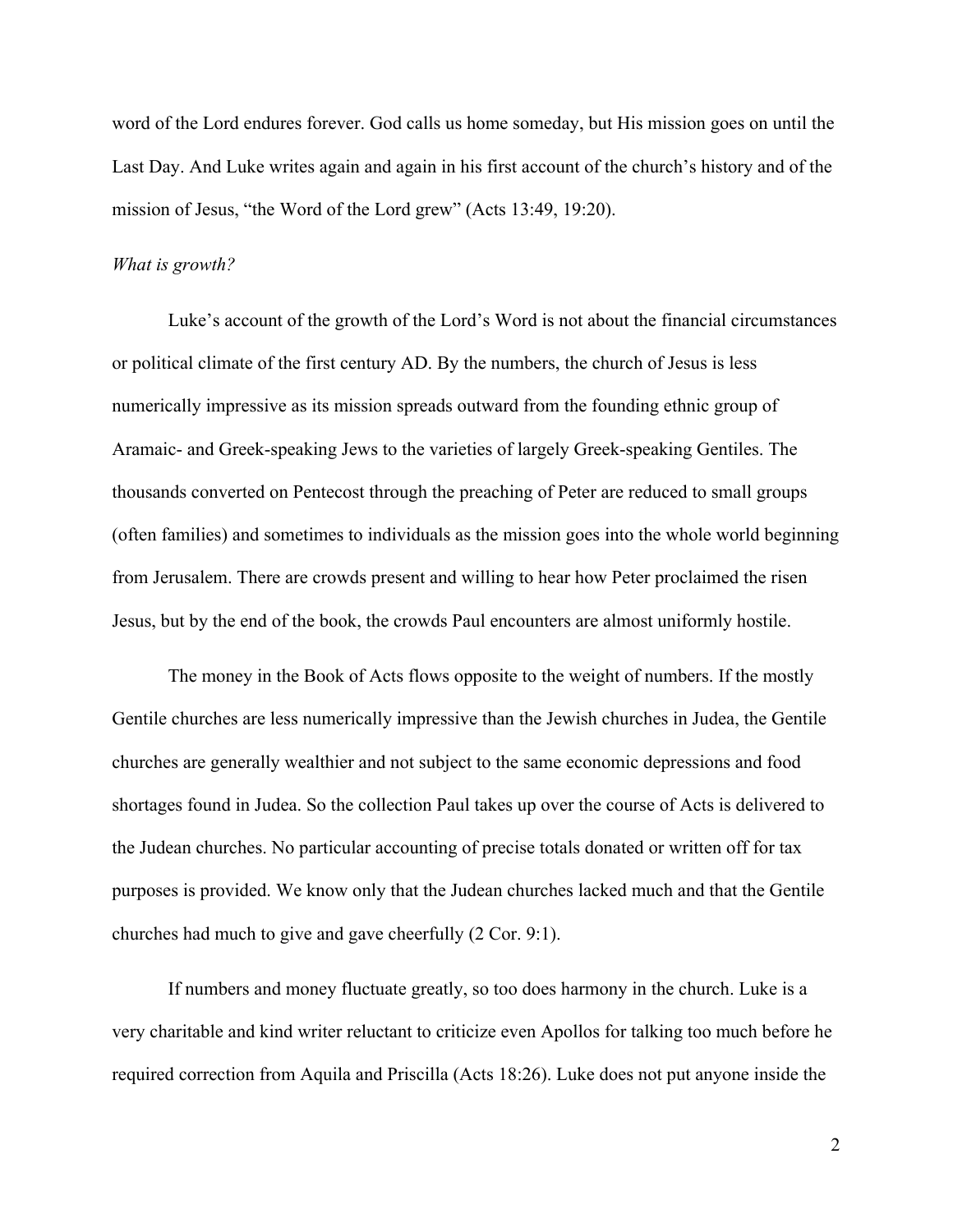church in a bad light; only unbelievers and apostates receive direct criticism. Yet Luke does show us the unspoken dynamics of the church as the word of the Lord is growing, and the church dynamics are often poor and contentious. The Judean churches are initially strong, but even as they suffer persecution from Herod Antipas and economic problems, they continue to badger the largely Gentile churches outside Judea for being insufficiently Jewish, specifically, for not requiring circumcision as a mark of belonging to Christ (Acts 15:1). The Judean churches produce little growth and do not send forth missionaries as do the Gentile churches, but some of them find time to demand that the Gentile churches should conform to their unscriptural concept of how to be a Christian. The most fruitful portions of the vine of Christ may be subject to the shrill demands and accusations of less fruitful branches of the vine. Though the Judean churches were rich in numbers (Acts 2:41, 4:4) and in heritage, they were poor in devotion to the mission and rich in accusation of their brothers.

Growth is not in numbers or in money or in organizational dysfunction. Growth is in and because of the word of the Lord. Growth occurred sometimes by thousands and sometimes by ones, but why? Why would there be such a difference in results? If the growth is in the Word of the Lord, then we know that we have no control over that Word's growth anymore than we control the Lord Himself. Remember that when the growth of God's kingdom is discussed in Mark's gospel, the farmer who sows the seed of the Word goes to sleep and gets up for the day, and the seed grows "he knows not how" (Mark 4:27). We are farmers, workers in the vineyard, not lords of the vineyard. We do not control the Word or the mission or the growth, but we do control our effort in sowing, in planting, and in tending the Word. Peter could not control the numbers who believed his message because "as many as were appointed to eternal life, believed" (Acts 13:48). God controls the number of believers, but we control whether our mouths speak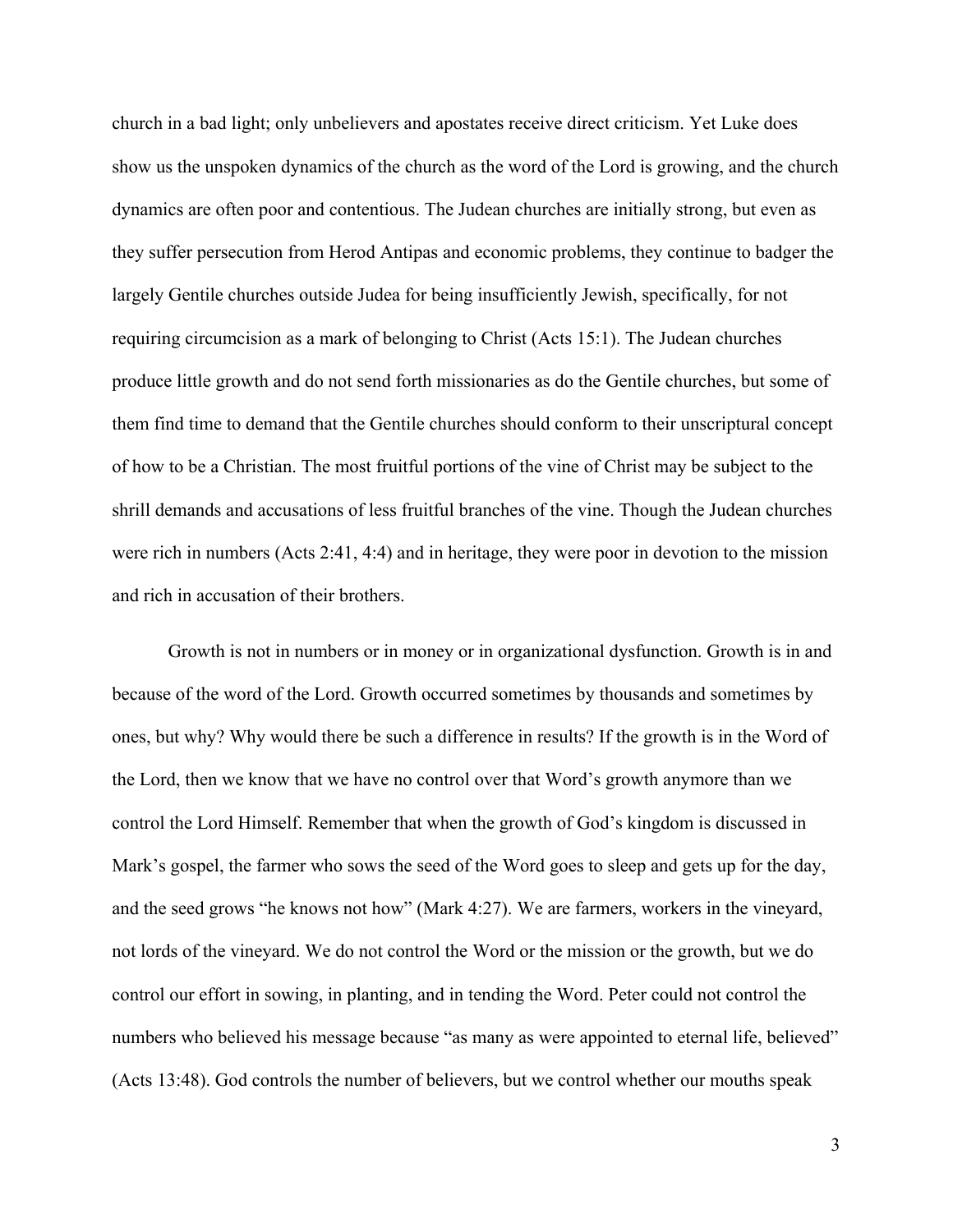His Name or remain silent. Growth is His to give according to the nature of the living God Who rules over His growing kingdom, but activity in that growth is ours to do or to leave undone. We do not choose to be in the kingdom, but we can choose to be Jerusalem full of complaints and demands or Antioch full of missionaries headed out to the world (Acts 13:1-3).

### *Who is the main character in the mission?*

There is a time-lapse between Jesus's commandment to preach the gospel to every nation and the church's activity in preaching the gospel. That first period of waiting is itself divinely commanded. There is a time for waiting and for prayer, for gathering in expectation of what God will do according to His promises for the church and for the whole world through the church. That time ended on Pentecost when the Holy Spirit came down on the apostles, who began to proclaim the gospel in the languages understood in that upper room (Acts 2:8). Then the time for silence was over.

There is another time-lapse between Pentecost and the outward movement of the church, between the power to preach the gospel and the preaching of the gospel to the surrounding peoples (Acts 8:4). This time-lapse is not divinely commanded. Jesus gave no sense in his command to proclaim the gospel "beginning from Jerusalem" that the church should largely remain in Jerusalem until people felt comfortable being with Gentiles or were moving anyway for a job or some other secondary circumstance. Jesus provided only one time-lapse – between Ascension and Pentecost – but the church presumed that there would be another time-lapse – between Pentecost and their sense of the right time and the right way to evangelize the nations. Persecution is the catalyst for proclamation outside Jerusalem and beyond the new community's internal strife over distribution to the widows of various linguistic groups.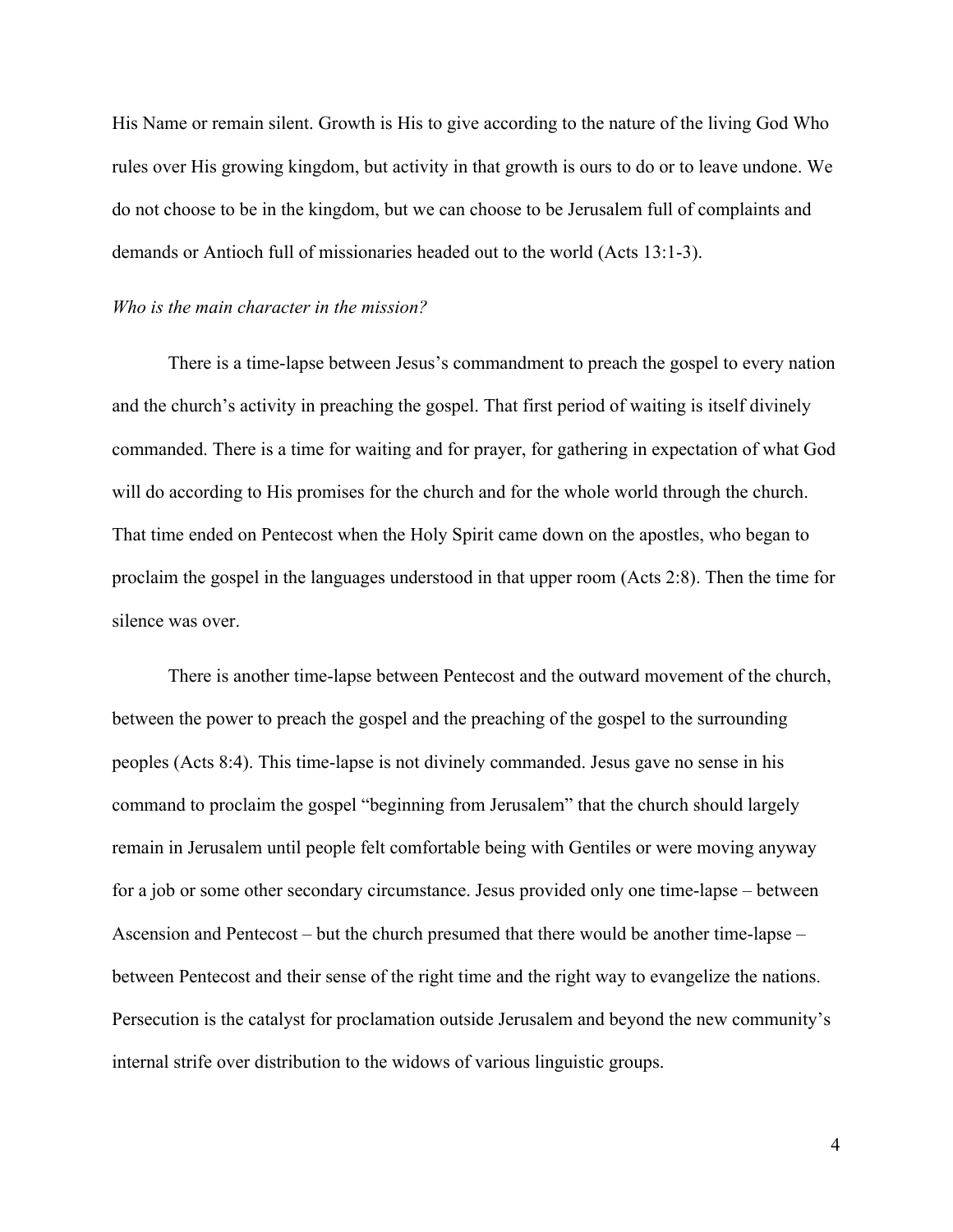This early misunderstanding of the Lord's sense of time for His church persists in our circles most clearly in the quote attributed to Luther that the "gospel is a passing rain shower (*fahrender Platzregen*),"1 a rainstorm that springs up suddenly and pours down ferociously for a brief time. After that, it's gone, and the sun comes out again. The clouds move on elsewhere. Luther was trying, it seems, to articulate that the gospel is not under the church's control, which is true. The word of the Lord grows in Acts, and the worker in the Lord's field "knows not how" all that growth happens in Mark, as we have seen.

The most obvious difficulty with this remark of Luther is that Luther is not Scripture. His dicta and his opinions are merely opinions until substantiated by Scripture, and Scripture could have taught the same things to us directly from the source. Luther himself wished in several places that his own writings should disappear if they ever threatened to eclipse the reading and understanding of Scripture, as had happened in his own lifetime prior to the Reformation. Scripture's descriptions of the Christ, His mission, His sense of time, and His church's responsibilities decide what the church should do, not any other writing, much less one perhaps misinterpreted.

The misinterpretation easily gleaned by sinful flesh from that Luther quote is that since the gospel is not under our control, maybe the gospel has passed on, as rain showers do. I have no control over the storm front that came through in the night, thundered mightily, and is gone by the time I wake up. Just so, the thinking goes, with the gospel. Thus I have no responsibility to worry about, much less engage in, planting churches or evangelizing my neighbor because the

 $1$  WA 15:32, 7 = AE 45:352.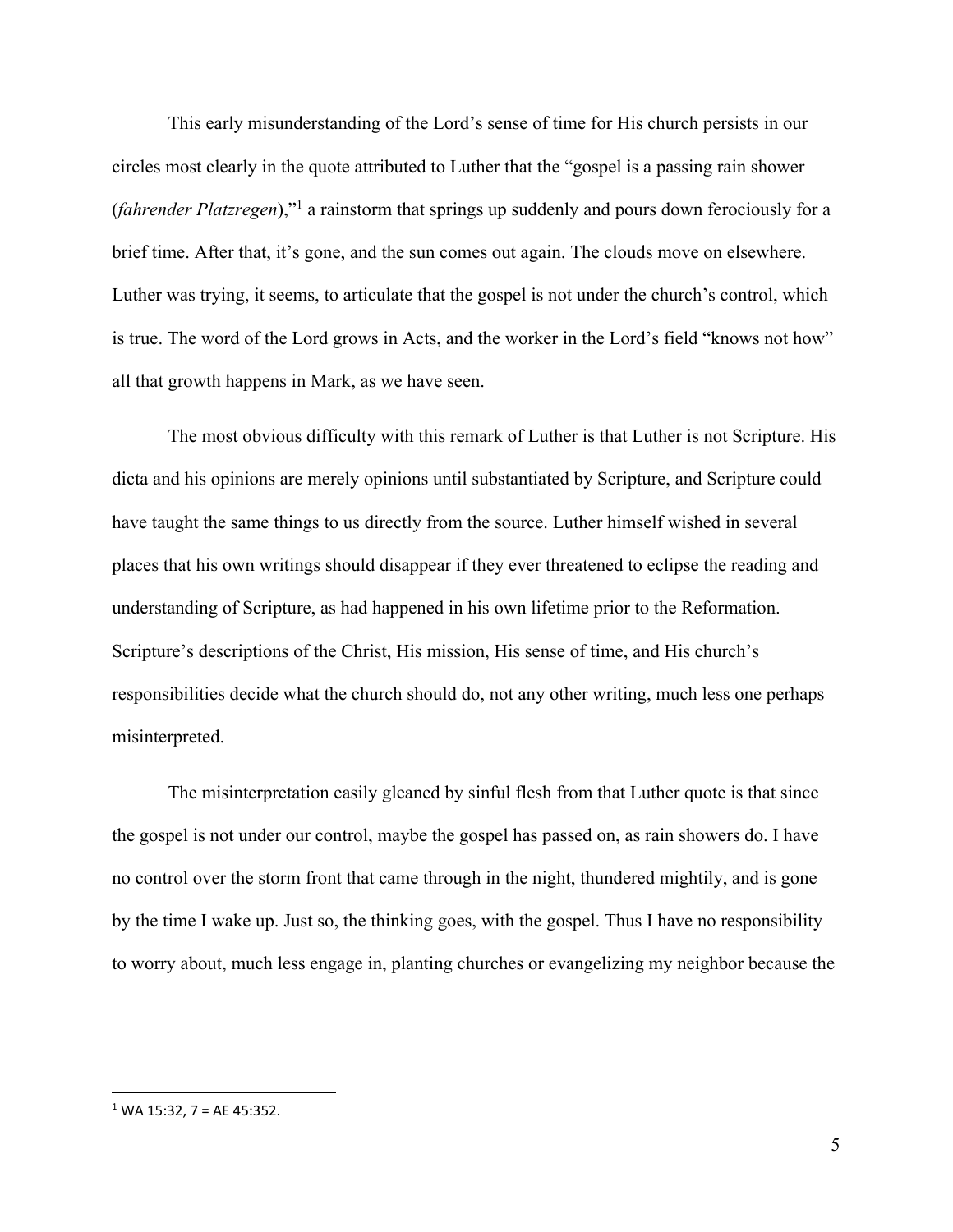thing is out of my hands, above my pay grade—choose your euphemism for inactive irresponsibility.

This misunderstands both the Lord's sense of time and Who the main character is in the Book of Acts. The Lord's sense of time is that the present time is a time of urgency. The apostles and preachers in the Book of Acts travel as much as they do and as widely as they do because they are trying to spread news. It is in the nature of news to be spread as rapidly as possible. "Old news" is useless. The distances covered and the varieties of people encountered in the Book of Acts are because at least some of the church understood the gospel's urgency. It is true that we are not in control of the gospel's growth nor are we in control of the Lord's timing. His Spirit blows where He wills (John 3:8), and He will return in glory with His holy angels whenever He wills (Mark 8:38). Right now, all that we can do is to preach the gospel. That's why the apostle Paul said with such intense urgency to the wayward Corinthians, "Behold, *now* is the acceptable time! Behold, *now* is the day of salvation" (Isaiah 49:8 = 2 Cor. 6:2). There is no better time for us to preach the gospel than now, since our Lord has committed the preaching of the gospel to His church, not the management of time. We don't have time to kill, but we do have the gospel to preach.

Preaching the gospel urgently to as many as possible honors the fact that the main character in the Book of Acts and thus in the church's history down to the Lord's return is *never*  someone merely and only human. The main character in the first nine or ten chapters of Acts is not Peter. The main character is the last eighteen or nineteen chapters of Acts is not Paul. If one of them or some other prominent early churchman such as James were, there would be some continuous refrain throughout Acts that "James glorified the Lord's Word and grew in favor with God and with men" or "Paul proclaimed the gospel to all nations and grew in stature throughout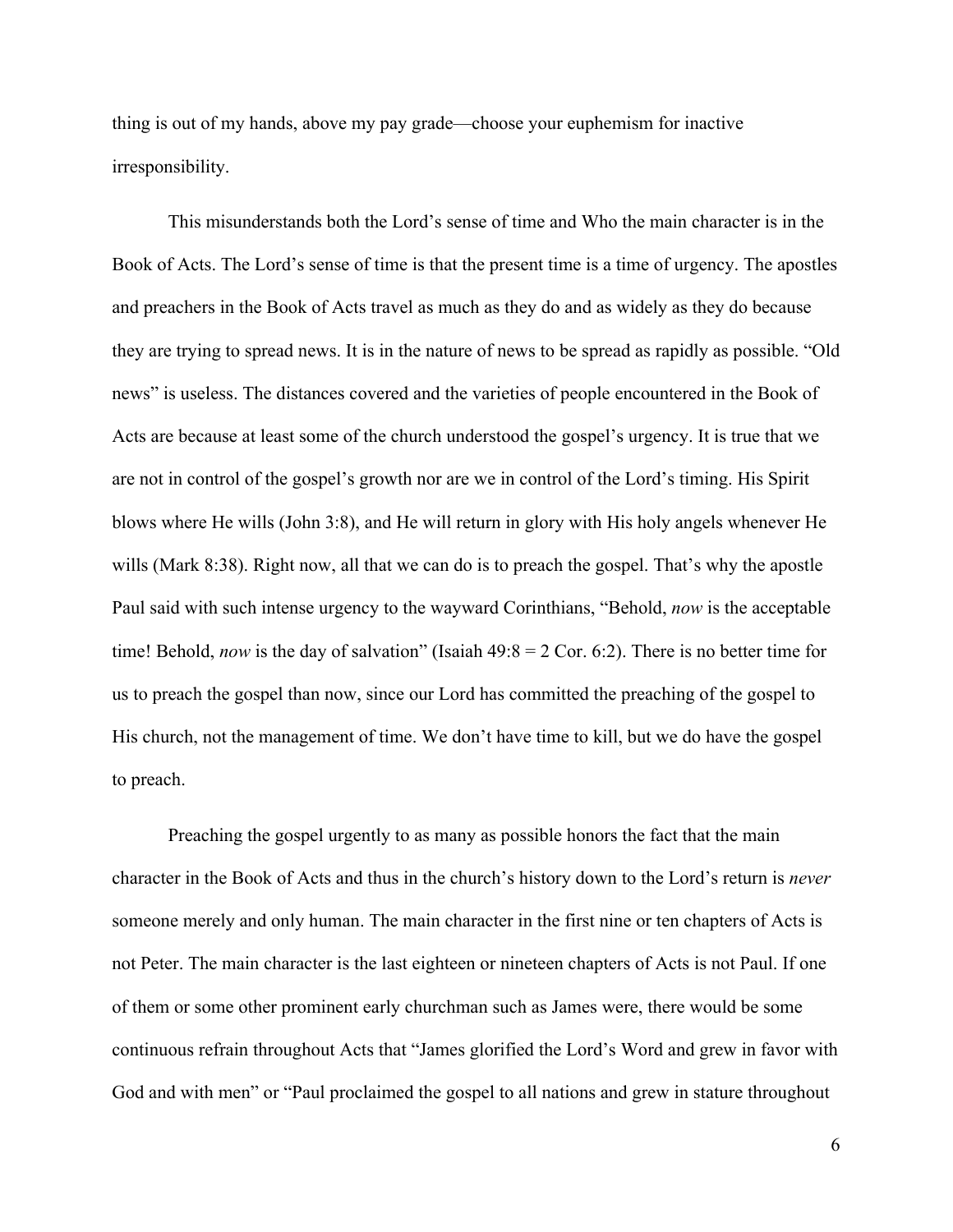Asia/Judea/Italy" or something to that effect. Instead, the growth we find in Luke's gospel of the Word sown in Mary's womb and growing in wisdom in the temple when he was twelve and culminating in His predicted crucifixion and resurrection on the third day is the same growth we find in the Book of Acts: the Word of the Lord, Jesus Christ, moving and growing in glory throughout the nations. The glory that was first manifested to Mary in her Annunciation spreads by the end of the Book of Acts to Rome, where His glory and His salvation are praised in the very same place that Caesar Augustus had decreed all the world should be taxed (Lk. 2:1).

The main character and the Lord of time are the same Person: Jesus Christ. Jesus Christ has commanded us to preach the gospel to every nation, and that gospel concerning His glory and cross and resurrection is our primary concern as the church, not any of the circumstances or timing or awkwardness or anything else that we would like to control but finally do not control. The desire for control was the desire of the Judean churches who had done practically nothing for the Gentiles – that is, the whole rest of the world except for their coethnics in the diaspora – but that desire for control over timing and circumstance is ungodly and unfaithful. Ours is not to judge the Lord's sending of the gospel to this or that nation or place or at this or that time. Ours is to preach the gospel of the Lord.

## *The greatest difficulty in the mission: ourselves*

If growth is natural for the Word of the Lord, divine growth is unnatural for sinners. Recall the proportions in the parable of the sower in Mark 4. Jesus broke down the responses to the sowing of the Word into 1) what was sown on the footpath, 2) what was sown among thorns, 3) what was sown where weeds sprang up, too, and 4) what was sown in good soil. Three parts out of four yield little or no growth followed by the destruction of growth through satanic malice (Mark 4:15) or faintness of heart (Mark 4:17) or human greed (Mark 4:19). Growth is natural to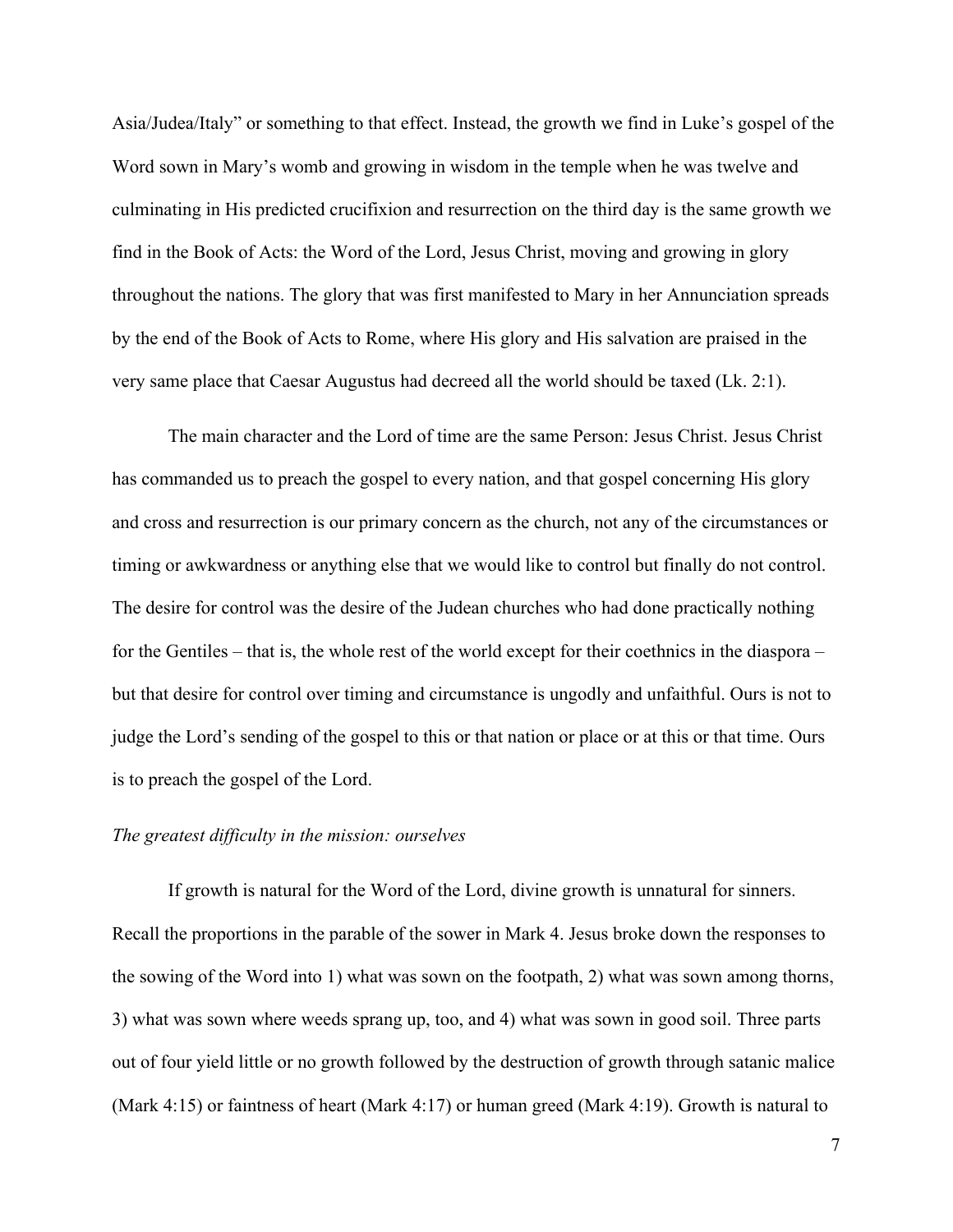God's Word, but growth is fragile. So many things may crowd into the human heart to supplant the divine Word.

The main character in Acts is the Word of the Lord, but that does not make the human characters unimportant or negligible. The fact that God is doing something uniquely divine in bringing men into eternal life through His Word does not mean that human factors are irrelevant. The drama of Acts is not that the Word of the Lord grows according to Christ's promise; the drama is that the Word grows despite all the human obstacles, all the human, all-too-human people with their ever-new flaws, hesitancies, and strife without and within. Indeed, the Word grows *through* those all-too-human people such as Peter and Paul and Barnabas.

Through Peter the Jews in Jerusalem hear the gospel on Pentecost, and thousands turn that day to Christ. Through Paul the Gentiles are called according to prophecy and being to glorify the God of Israel Who raised Jesus of Nazareth from the dead. Through Barnabas the church is built up and encouraged through his gifts and his demeanor through many adversities. Peter was confused about how the gospel message affected his behavior around Gentiles, especially when his coethnics from Jerusalem were watching him. Peter withdrew from eating with Gentiles under implicit or explicit social pressure. Paul was confused about what God had promised in the Scriptures and devoted himself to persecuting the followers of the Way of Jesus until Jesus called him in a prophetic scene like Isaiah's or Jeremiah's, intervening directly in his path and setting him on a completely different path. Barnabas was nicknamed as an encourager (Acts 4:36) but could not agree with Paul on how the mission of Jesus should be carried out and whether John Mark was still fit for service to Christ (Acts 15:37-39).

This tells us that perhaps the greatest difficult in the mission of Jesus is not the knowledge of what Jesus has done for the whole world nor of relating that gospel to the world.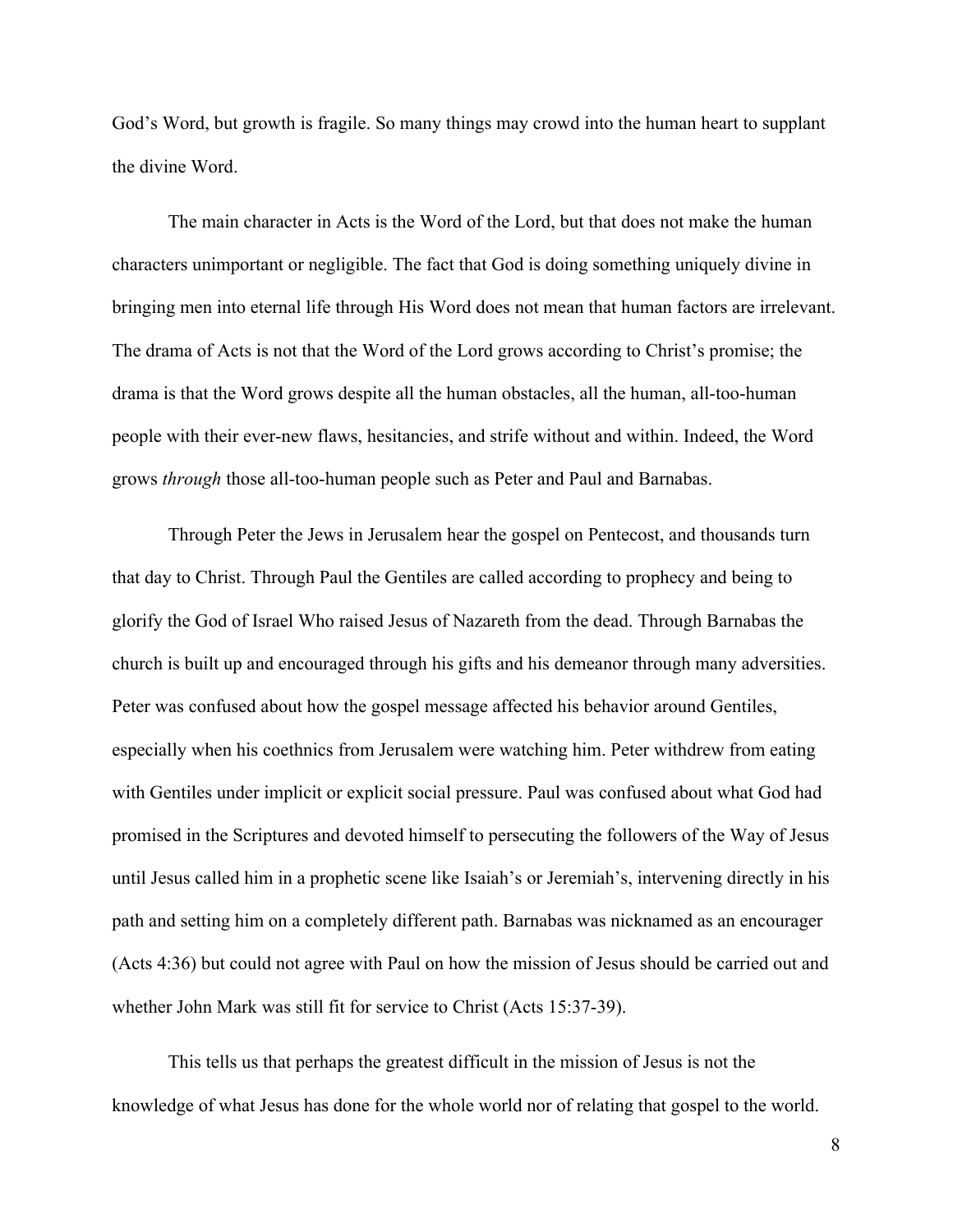Luke spends relatively little time on the miracle of translation at Pentecost, and we hear precious little about how evangelists or teachers were trained in the earliest days of the church. The logistics of the gospel are secondary to something about the gospel workers in Acts that we learn much of and that we find in spades in Paul's own letters: the weakness of the messenger.

Over the next two sessions we will explore the messenger's weakness, especially as Paul relates it at length to us in his letters. What did the apostle to the Gentiles think was getting in the way of the gospel, of the natural spread of the word of the Lord? What were his own weaknesses, and what weaknesses belonged to his opponents within the church? Self-assessment, realism, and repentance will guide our exploration of what stumbling blocks arose as the word of the Lord spread through Paul and through the whole earliest church. We will then explore by what means and methods the gospel did spread. When the Word of the Lord grows, how does it grow? How does it leap over and around and through the stumbling blocks we find inside ourselves and in the world? How does it continue to spread throughout the world despite the world's hostility and the foolishness and mutual biting and devouring inside the church that carries the gospel to the world? The questions in all of these things will boil down to two: what needs to change about the Lord's servant and what does not need to change about the Lord's servant as the Word of the Lord grows.

These large questions are both answerable from the New Testament and profitable for the mission of Jesus today. We can in fact know from God's Word what will generally get in the way of the gospel and what will not, what weaknesses we share with the apostles and evangelists of the earliest church and what Jesus will perfect through our weakness. We do not have to be in doubt about either His message or our insufficiency to carry that message to a dying world. We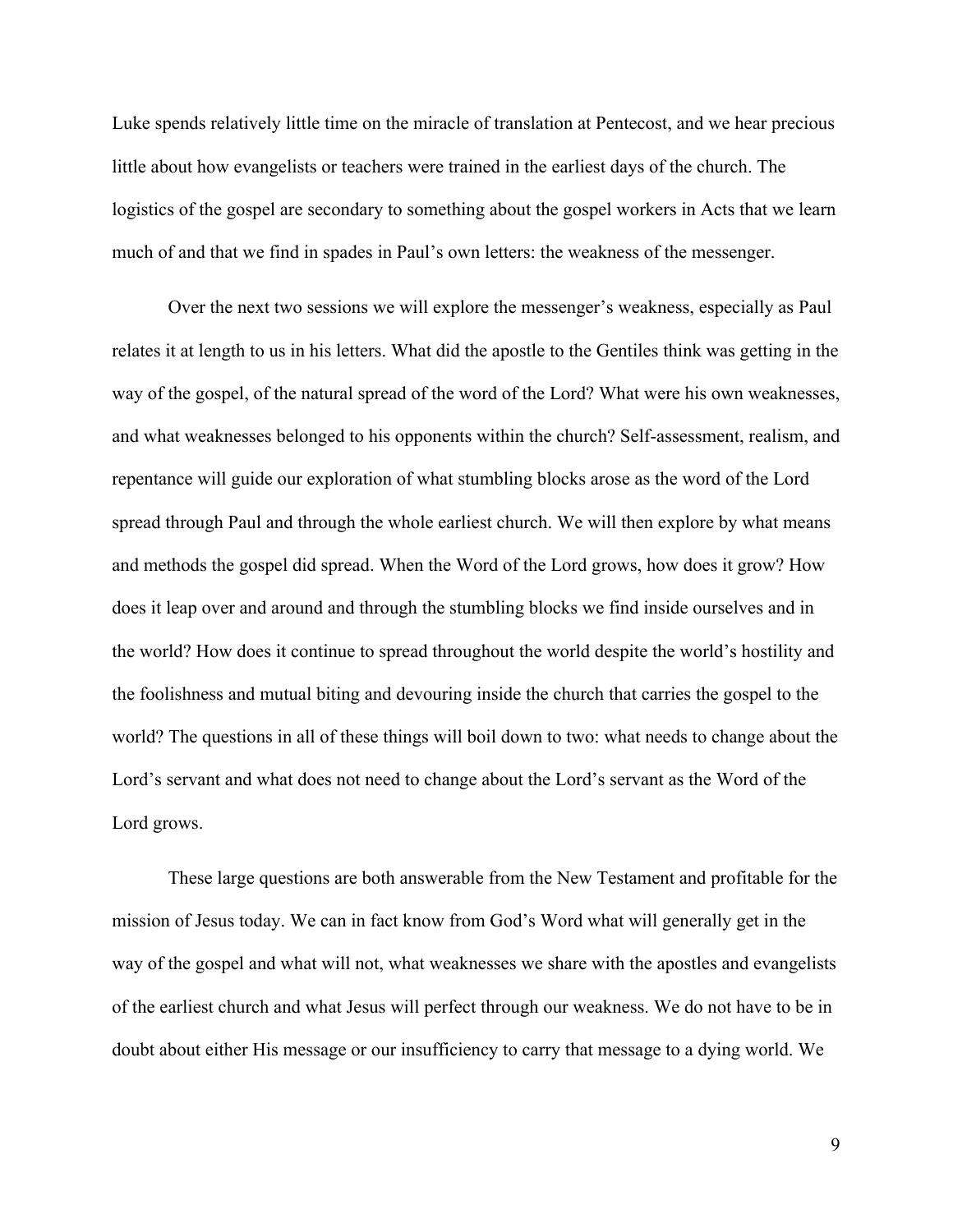do not have to be in doubt that He will work mightily through that message, however weak the messenger or however few the believers.

We can also find immense profit and treasures abounding in His Word for our own day. Acts and the letters of Paul do not exist as a lockbox of certain doctrines, set away safely on a shelf for you to take down and look at on an idle, rainy afternoon. Musing over the artifacts of yesteryear you contemplate what use they might've had in their day, as if you were looking at the Bible the way you might look at colonial-era tools at a historic site – interesting but now useless. No, the Bible is written to teach us and to guide us in the Way of righteousness Jesus has set out for us, the Way of Jesus and of Paul and of all believers in every age. Acts and the letters of Paul are written like all Scripture for our instruction so that we can gain wisdom from them about the gospel, about our weakness, and about how the gospel can go forward most profitably. Knowing the Scriptures more deeply we will become more firmly committed to the absolute priority and absolute joy of carrying the gospel message to an unbelieving world and calling the lost to find their home in the body of Christ, the household of God, the church.

## *Paul's conversion a paradigm for change and for continuity (Acts 9:1-31)*

The conversion of Saul on his way to persecute the followers of Jesus is our departure point because it contains so much that will matter for understanding Paul's mission, his methods on mission, and the significance of Jesus's turning the persecutor of the church to an apostle of the church. Acts 9 will guide our first exploration into the nature of the mission of Jesus and the weakness of the messenger of Jesus.

Saul's conversion is a death in the image of Jesus. He had his mind and heart set on one thing, mind and heart are completely disoriented on the way to Damascus, and then for three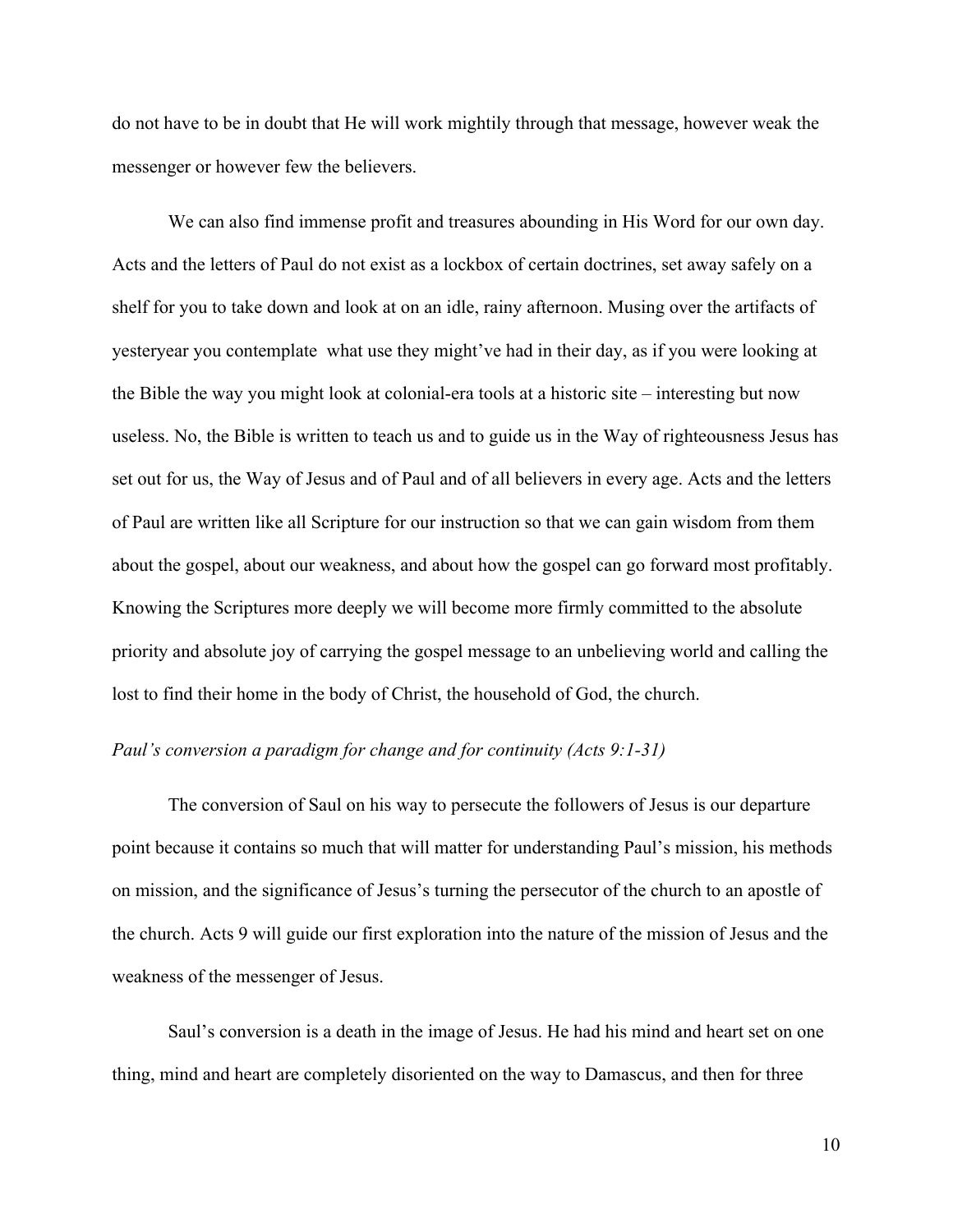days he can see nothing nor does he eat or drink (Acts 9:8). He becomes as if dead in order to be raised up as a servant to bear the name of Jesus to the Gentiles. What is old, and what is new in Saul who will be called Paul?

What endures from before his conversion to after his conversion is his fervency. Saul was determined to persecute the churches of God, both men and women, with particular savagery because he believed they were twisting the word of God, misunderstanding the Scripture, and proclaiming a false Messiah in proclaiming the name of Jesus. To accomplish that mission of persecution, Saul used letters from Jerusalem to Damascus, letters that connect communities together and unite them along the same lines – in this case, lines of persecution – so that there is one united front against the misunderstanding of Scripture and the growth of error.

That fervency does not change after Saul's heart had changed. Using the more common name of Paul, Saul will use letters to connect communities together in their understanding of Scripture, keeping Christ as the beating heart of the entire Bible and building up the churches of God in love and holiness. Saul will pursue those goals with particular fervency, planting churches throughout the eastern Mediterranean and according to his desire throughout the entire Mediterranean world, a breadth of action in the name of Jesus unmatched by anyone else in the earliest church. When Saul's mind and heart change, what we would call his personality does not. God uses that fervent personality for His own gracious purposes instead of Saul's once-firm convictions about the evil of Jesus and of His followers.

But mind and heart must change, and to intervene in the life of a fervent man takes something radical. The intervention of Jesus and His identification of Himself as the One whom Saul is truly persecuting in persecuting His followers rearrange everything in Saul, confusing and disordering his previously firm conviction that the Lord was not the same person as Jesus. The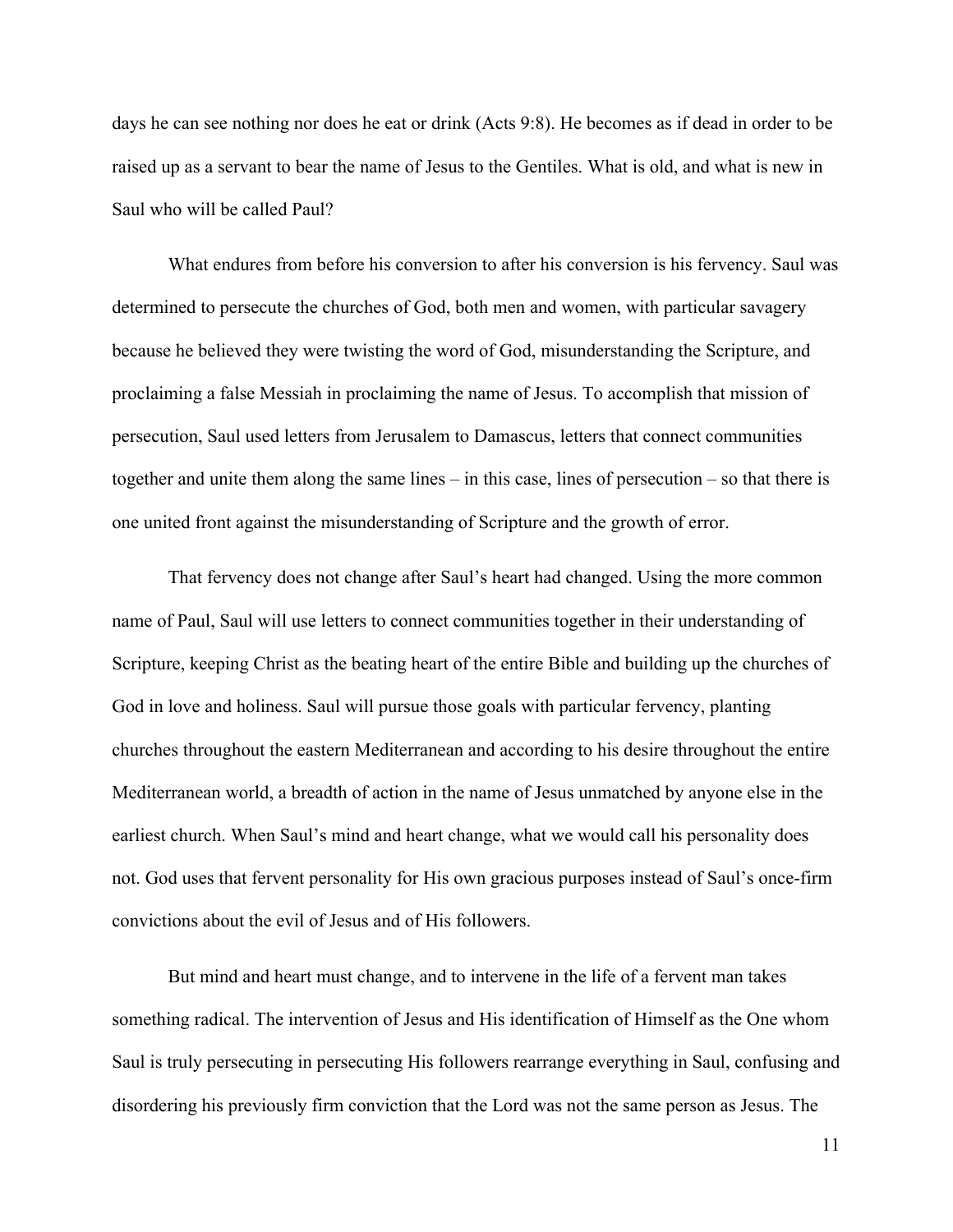pronouncement that "I am Jesus whom you are persecuting" (Acts 9:5) means that in seeking the life of Christians, Saul has been seeking the life of Jesus. In seeking to destroy the Church, Saul has sought to destroy the Christ. Jesus and the Church are one flesh, and to murder one is to murder the other at the same time. Saul's personality will not and does not change, but his grasp of Scripture and the deepest motivations of his heart must change and do change so that Jesus's gracious purpose of having Saul bear His mighty Name to the nations may be accomplished.

So what's in the way? Not us, but our thoughts. Not us, but our motivations. Not us, but our deepest drives. Saul's entire life will be reoriented and rearranged according to the purposes of Jesus, but Saul will still be fervent. Saul's mind will be changed about innumerable passages of Scripture that he will now know center on and around Jesus, but Saul will still orient his life by the Scripture as he did before. Saul's deepest drive will be to suffer for the Name of Jesus and to proclaim the Name of Jesus, but Saul will still be willing to travel for the sake of God's Name as he was before. We are altogether changed by the purposes and the grace of Christ, but we remain ourselves. We must change altogether for those purposes to be accomplished through us, but when they are accomplished, the praise will be His and we will be servants who have merely done what was asked of us (Luke 17:10). In accomplishing His purposes through us, Jesus gives us a foretaste of resurrection as He did to Saul whom He gave back his sight after three days – we are seized by him but enjoy the liberty of the sons of God through Him, we are dead in Him but behold! we live! We are altogether changed but we recognize ourselves still. Saul remained Saul although his feet went on an altogether new path.

#### *What had to change?*

It will serve us well to understand in greater depth from his own writings what exactly was old in Paul and had to become new, what needed to change before he could be useful to the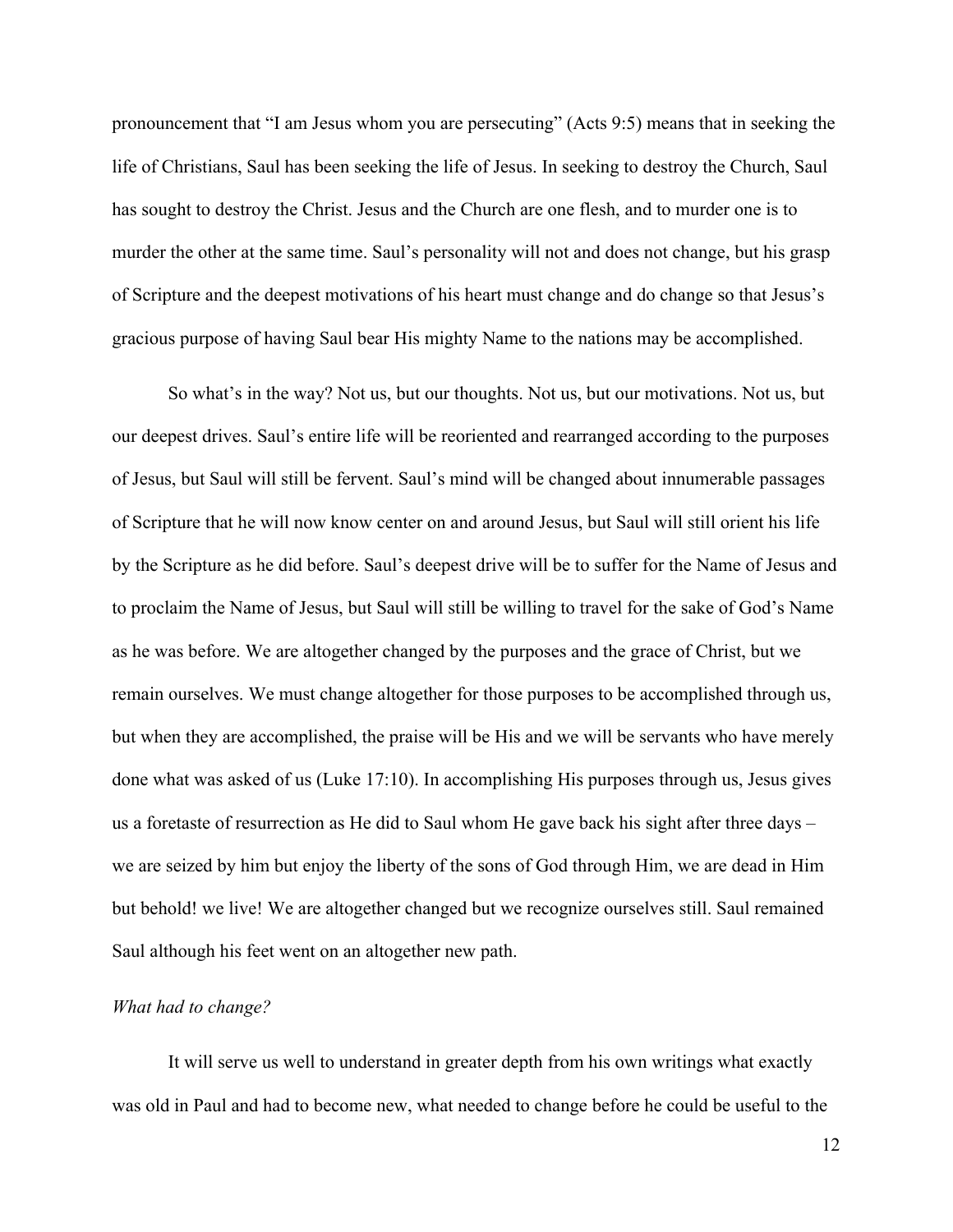Master. This will be highly useful to us as we ponder how the Word of the Lord could grow in our time and in the places we live, inauspicious as those places and this time may seem to us. We cannot be daunted by what we find likely or unlikely, easy or hard to do. Jesus did not work with likely material for mission to the Gentiles in choosing to use Saul. Jesus did not call Saul to a life of relative ease in his home city. Likelihood or relative ease are irrelevant to the mission.

What was relevant were three things that needed to change for Paul before he could be useful himself to the spread of the Word of the Lord: his understanding of Holy Scripture's meaning; how he should use the gifts God had given him; and the direction his life would have to take, setting him on a path of outward-moving mission instead of outward-moving persecution. The persecutor would become the persecuted, and Jesus would be glorified through the suffering of His apostle (Acts 9:16). The necessity of change was as dire for Saul as it perhaps is for us. We and Saul are accustomed to certain things, certain ways of thinking, certain presumptions about what God wants. Without openness to correction we will not be anymore useful to the Master than Saul would have been to Jesus if Saul had not been blinded so that he could die through baptism with Christ at the hands of Ananias and rise with Christ to a life of suffering service.

# *1. His understanding of Scripture (2 Cor. 3:7-4:6)*

We easily undervalue how much Paul's mind changed because we take for granted many insights particularly bright and well-known since the Reformation that are accents in Paul: justification by faith, God's sole responsibility for His people's salvation, the undeserving nature of sinners who inherit sin and commit sins, the rich kindnesses of Christ in justifying the ungodly. Since these things are well-known among us, many other things connected to these teachings are obscured for us within Paul: why he spoke openly and boldly, why he was very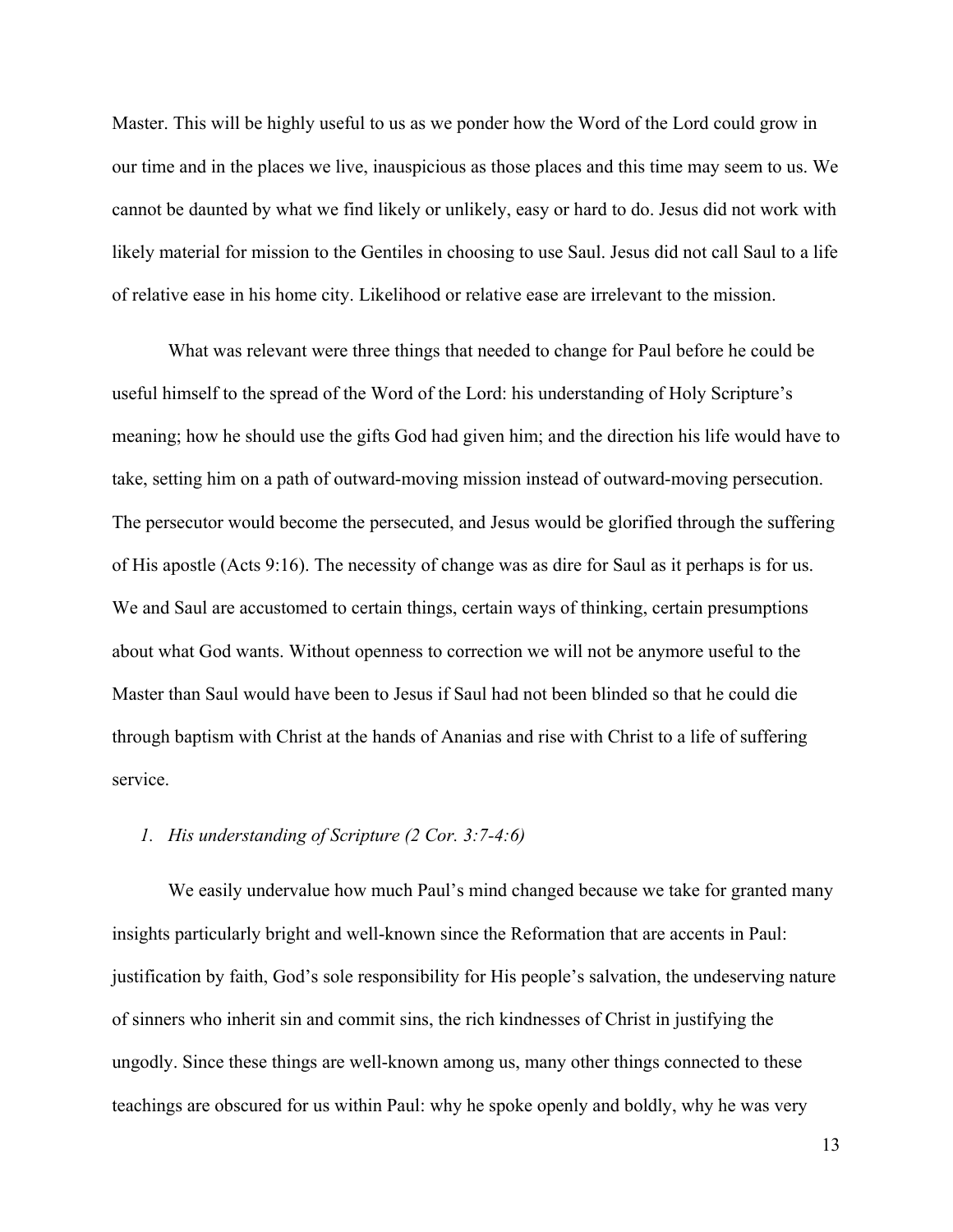public about his motivations and his actions, why he desired to spread the gospel to every creature.

Those actions make sense only in light of Paul's doctrines. Doctrine and practice aren't two different things for Paul anymore than breathing in and breathing out are two separable things for you. If you are doing the one well, you'll do the other well. If you have trouble breathing in, you won't do so well breathing out. If Paul's doctrine about Christ or the Scripture or the gospel were, for example, hidden, secret, or hard to understand, Paul would not have said that in preaching that gospel, "we would commend ourselves to everyone's conscience in the sight of God" (2 Cor. 4:2). Why "everyone" if the doctrine Paul taught was arcane or strange? Why "everyone's conscience" if Paul does not expect people to have a conscience to which he can appeal and on which he can make claims about sin and about righteousness and about judgment? Because Paul's doctrine is public, Paul's practice is public. Because Paul's doctrine is for everyone, Paul's practice is for everyone. Because Paul's gospel must reach every human being, Paul's practice must reach every human being.

Moses's doctrine was public only for Israel and was intended to bring death. It had a peculiar glory because it was divinely ordained, but its glory was not the center of Scripture. It brought condemnation on those who heard it preached, either in Moses's own day or in reading Moses's writings in the Law. It was there to imprison everything under sin so that the world's mouth might be stopped and everyone held accountable to God for sin. Moses's doctrine is necessary, but it brings finally only death.

A reading of Scripture centered on human beings will always leave us with a veil over our hearts such as Moses had to wear over his face. If we find nothing more in Scripture than ourselves and what we must do, we will find nothing more glorious than death as the outcome.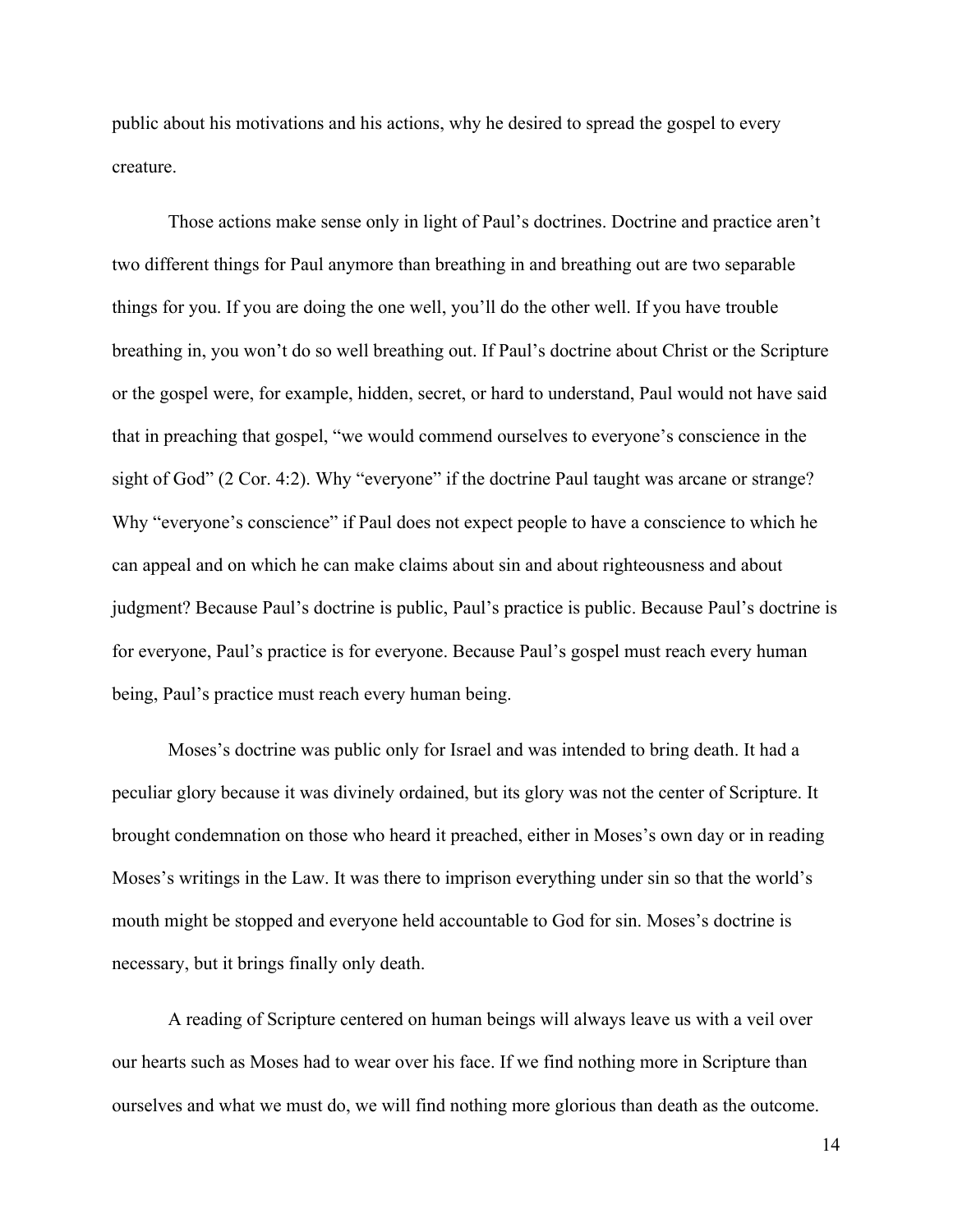Notice that Paul asserts that listening only to Moses, only to the Law, has an actual result in death, "for the letter kills," not as if all written things are bad but because all that the Law can do finally is kill us. It has no greater power.

This matters desperately for the people in our congregations and the people not yet in our congregations because apart from the Spirit of God, their lives, even when reading Scripture much less doing the things most people do instead of reading Scripture, are headed for death and haunted by death. They can see it coming, they know on some level that they deserve it, and their conscience gives them no peace. Apart from the Spirit, there is only slavery, and slavery is the natural state of man apart from the Lord, even Paul's own people reading the Scriptures apart from Christ, over whose hearts a veil lay, smothering everything underneath it. There is no freedom, no life, no peace, no breathing in and out, no rest apart from the Spirit of freedom.

How does freedom come? Through turning to the Lord. Paul's urgency in 2 Corinthians and in Galatians where he sees salvation on the line through false doctrine is the urgency of freedom from slavery. If you were enslaved to someone, wouldn't you urgently want to be free? Paul sees even Bible readers, let alone the rest of humanity who know nothing of God's Word, as enslaved so long as they do not understand Christ as the heart and the Author of Scripture. Even Bible readers see nothing without Christ, "only through Christ is it [the veil] taken away." (2 Cor. 3:14) When one turns to the Lord, there is freedom (2 Cor. 3:16).

See how the doctrine and the practice coincide. Since Paul understands the Scriptures to center on Christ, he proclaims Christ as one with a glory greater than Moses and whose preaching leads to life, while Moses's preaching leads to death. Since Paul knows that man apart from Christ is enslaved with a hardened heart, Paul proclaims Christ as the Liberator from sin and the renewed heart as full of mercy and comfort for those in need of mercy and comfort.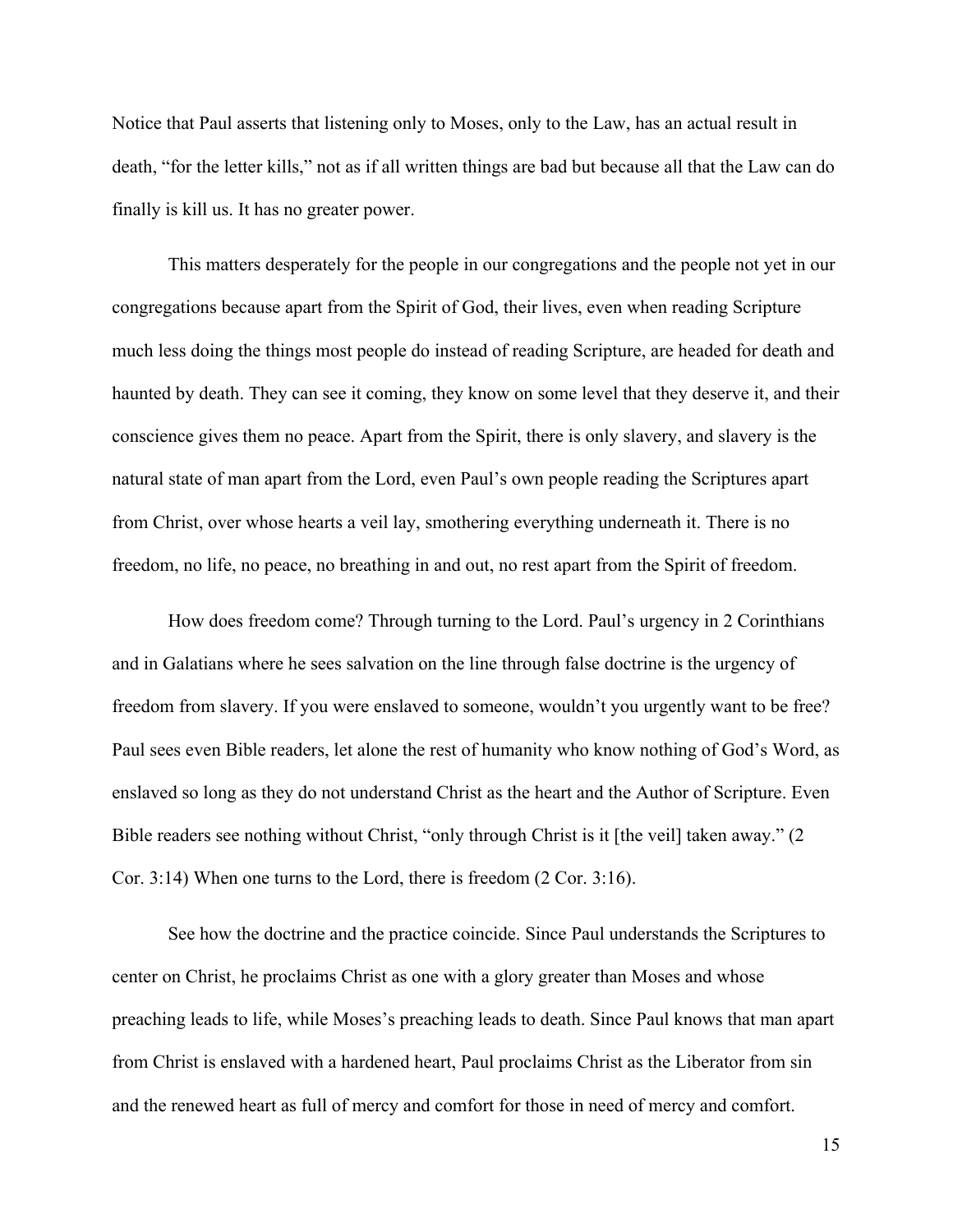Those doctrines of hermeneutics (how you read the Bible), christology (who Jesus is), and sin (what's wrong with us) drive Paul's practice, which is the public and incessant and urgent proclamation of Jesus as the Savior.

You cannot separate Paul's doctrine from his practice. His practice of urgent gospel proclamation is driven by his doctrine. He "does not lose heart" (2 Cor. 4:1) because the ministry of the gospel is due to God's mercy just as the gospel itself is good news for us due to God's mercy. The reason he can be resilient through every kind of difficulty is because the ministry is God's and leads to freedom for Paul's hearers. Some will not listen, of course, because they love death more than life and desire continued condemnation and slavery more than the freedom the gospel brings. It is true Paul was not always successful and neither should we expect to be always successful. But it is also true that Paul is always diligent in proclamation – widely, frequently, boldly – because the gospel must be made public.

Paul did not use tricks, what he calls "disgraceful, underhanded ways," (2 Cor. 4:2) nor did he soft-peddle the doctrines of the gospel as if he were allowed to water down the drink God had prepared. Instead, Paul served the doctrines of the gospel up to his hearers as a waiter serves what the chef has prepared, not changing it, not messing with the ingredients, but simply bringing what's been fixed to the table. Paul is always going public with the gospel because God desires to make men free through the gospel – free from sin, free from condemnation, free from death.

And this gospel is nothing less than the rising of the sun, as ineluctably and insistently public as the sun shining in the sky on a clear day. The God who in the beginning made the light shine out of the enveloping, smothering darkness has caused His light to shine now in our hearts. That light is the knowledge in the Scriptures and through the preaching of faithful men that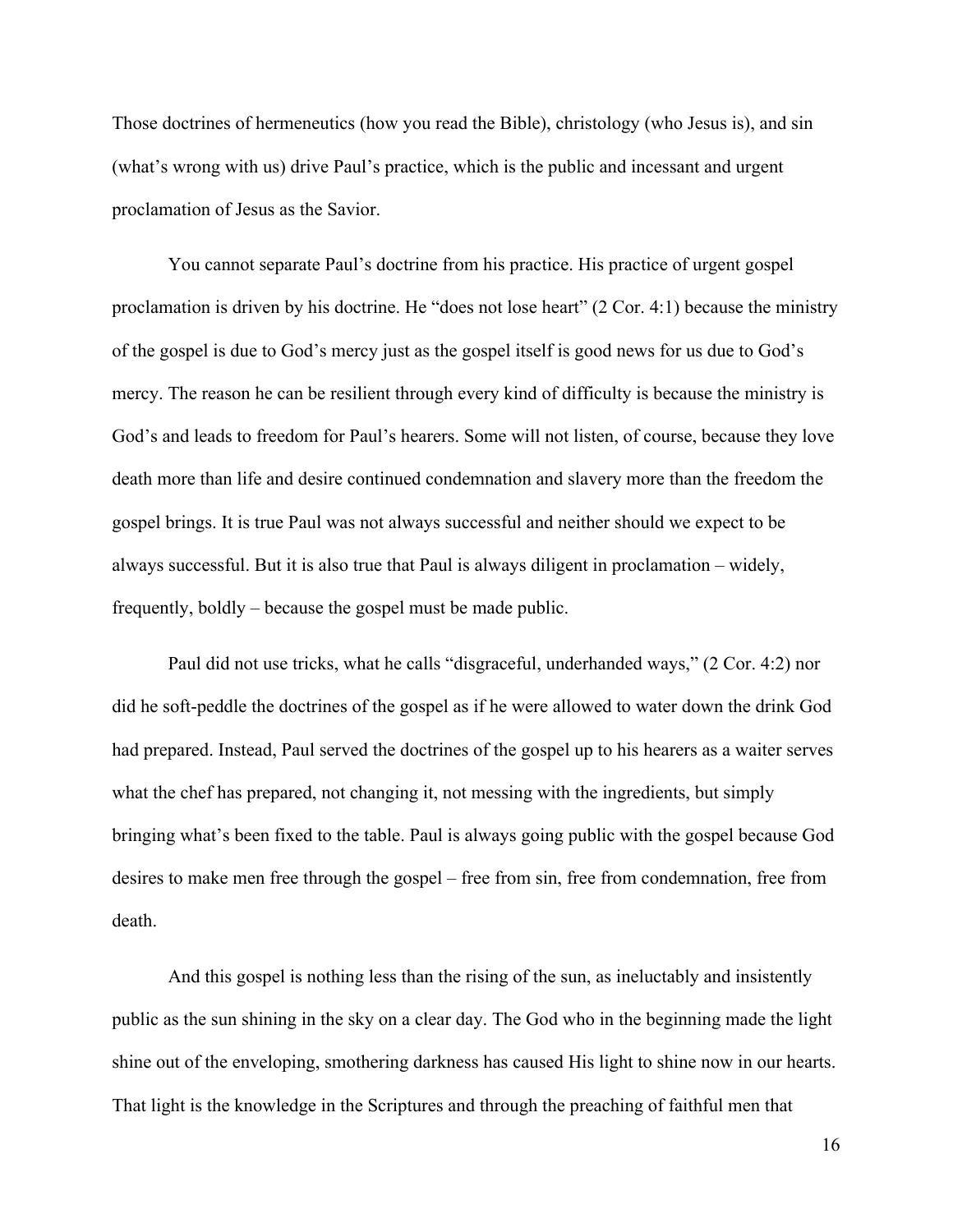God's glory is revealed, unveiled, and unmasked in the kind and merciful face of Jesus Christ, not veiled as Moses was but showing Himself openly to the whole world, desiring its redemption. Our proclamation of the Word of the Lord must be as public and as insistent as the sun shining in the sky for all to see.

### *2. His use of God's gifts (Col. 1:24-29)*

Paul's sense of purpose in his new life in Christ is so intense that he is capable of doing two things that seem very strange to us: rejoicing in his sufferings and claiming that he fills up what is lacking in Christ's afflictions for the sake of His body, the church. What is the role of suffering in Paul's ministry, and how can Christ lack something so that the apostle would fill it up to a fuller measure?

Paul's understanding of the gospel's spread is that it comes from God. It is His will that the gospel should spread, as it is His will in the Acts of the Apostles that the Word of the Lord should grow. That's why we began where we did in saying that the growth of the kingdom of God is natural according to the nature God Himself has given to it, a vine always spreading, a field where new growth is happening. Within that field and on that vine God has given to his church the stewardship "to make the word of God fully known" (Col. 1:25). The purpose of Paul's ministry, which was divinely given him, is to make known what God has said and whom God has designated as the Messiah, the Savior from sin and death.

How does Paul make the word of God fully known? The two parts to that proclamation that he details in Col. 1 are "warning everyone" and "teaching everyone" (Col. 1:28). The "everyone" whom we saw in 2 Cor. as "everyone's conscience" is now everyone's being rightly warned and rightly taught. The warning is a note concerning sin and judgment that Paul always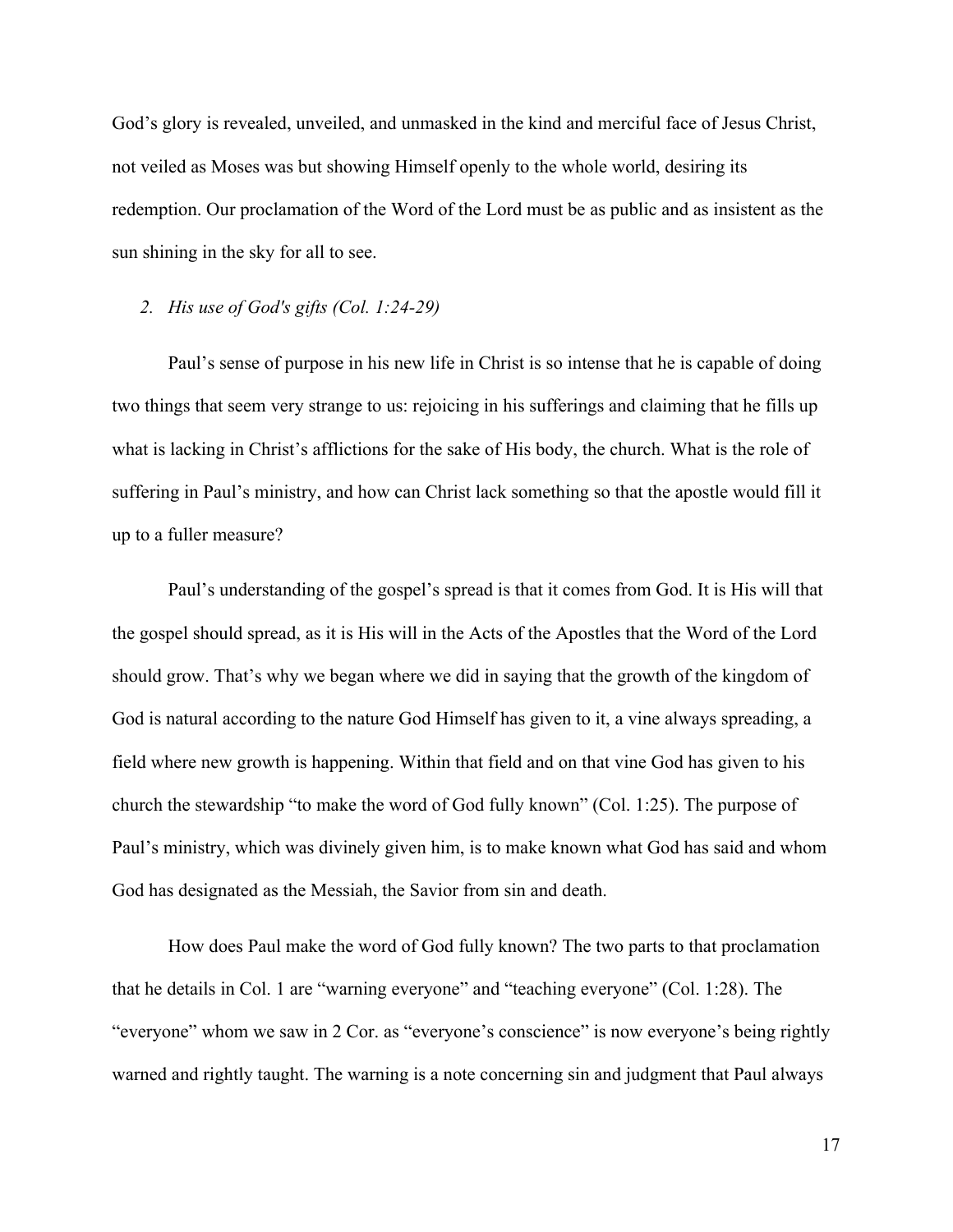struck in proclaiming to unbelievers. He does not preach that way because he likes being harsh or mean categorically. He preaches sin and judgment because those are the things that make contact with, that appeal to, that strike a person's conscience. They connect. They are harsh realities of life apart from Christ, and people wake up to those things, get a lively sense of their sin and of divine judgment on their sin, when the preacher warns them concerning sin and judgment. The content of that message is not Paul's or ours but Christ's.

Paul also teaches everyone because once the conscience is made restless through the proclamation of sin and judgment, it must learn Christ and His salvation. Since that knowledge of Christ does not come naturally to sinners, it must be taught as we have to learn to drive or to manage our finances well or any number of other things that unlike breathing in and out do not come naturally. "Warning everyone and teaching everyone" is the sum of how Paul appeals to "everyone's conscience," and this use of his gifts is a use under and for the sake of the ministry Christ has given him.

Paul fundamentally understands his ministry and the whole of his life surrounding that ministry as a stewardship. That is, I am not who I am, I don't do what I do, I don't talk or live or think the way I do by my own accomplishment. I am who I am, do what I do, talk, live, think, act the way I do because of Christ and for the sake of making Christ known. There is no room in Paul's life for things that don't have to do with Christ. When he compares himself to a good athlete or a good soldier, the point he makes is that everything he is and has and does is for the sake of making Christ known.

I do not repeat these teachings of Scripture to make you admire Paul. He did not write these things to make you admire him. I repeat them and he wrote them so that you can be inspired to consider what these things mean for you. Consider not only what negative or twisted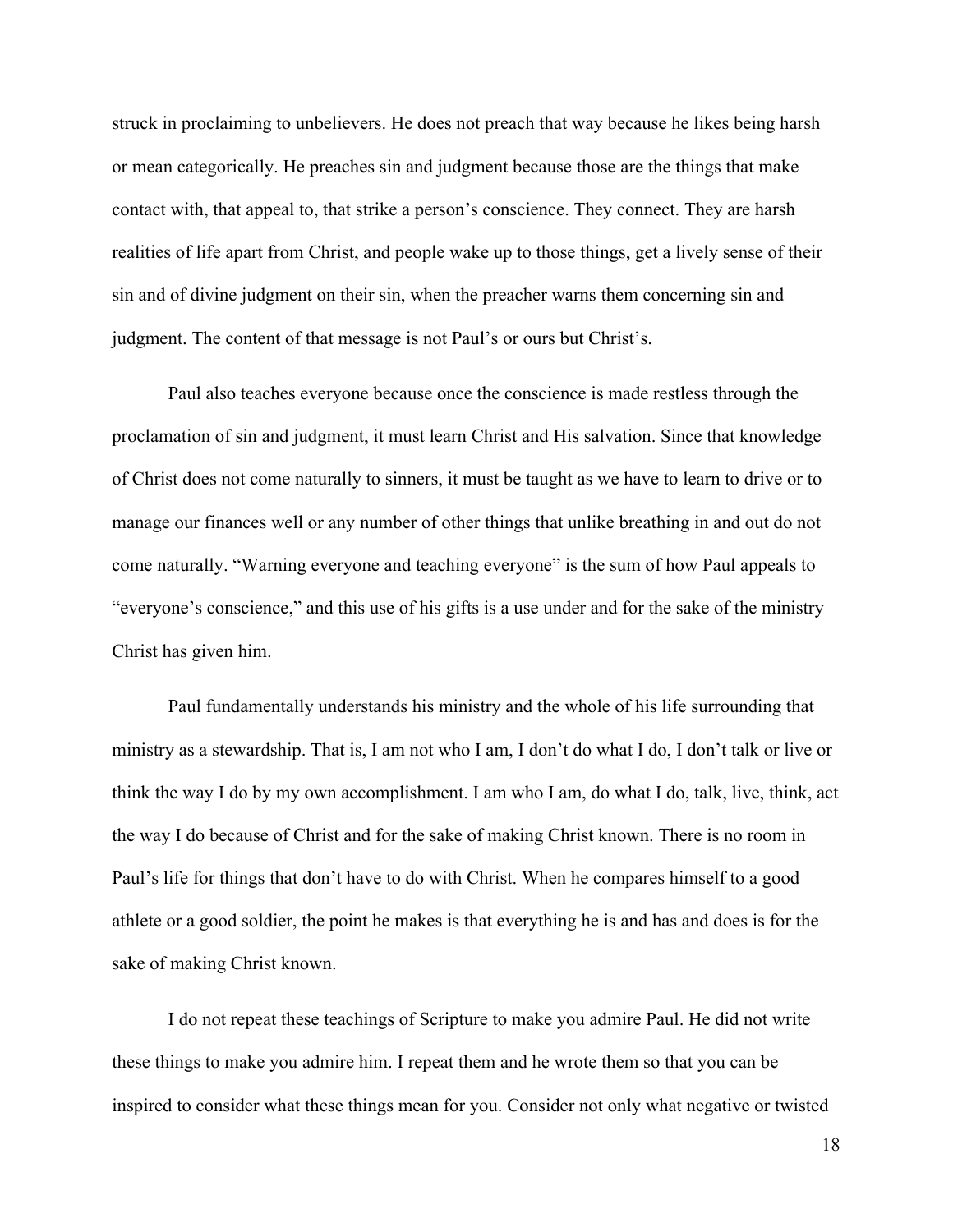or dark things need to be taken out of your life like trash from underneath the basement stairs. Consider, too, what positive and wholesome and bright things need to be used more effectively in the Master's service. If your whole life and all your gifts and powers are from Him, then you are always His steward, even in breathing in and out, much less in spreading the gospel in whatever realm of life you find yourself today. You can accept suffering and even rejoice in suffering when you understand it as part of God's stewardship, part of His gifts, useful to you for what it changes about you and thus changes others through you. You are not alone in suffering, and your Father's hand is on you for your good even through suffering.

You are not alone in suffering, and you live every second within the church, the body of Christ. Paul took that so seriously that he understood his own afflictions as being part of Jesus's afflictions, such that Jesus's afflictions were not yet at an end until the afflictions His church suffers had come to end. Paul does not think Jesus was lacking in His suffering for sin on our behalf, but Paul understood that Jesus was suffering through His body in Paul's ministry and before Paul's ministry so that when Paul was persecuting the men and even the women of the church, he was persecuting Christ, "Saul, Saul, why are you persecuting Me?" (Acts 9:4)

So if you suffer, your Father will use those things as gifts just as He has made everything else in your life His gift. If you are afflicted, your Brother and Savior Jesus is afflicted in you and with you, and His presence in your life, "Christ in you," is the hope of glory (Col. 1:27), the promise that the One who is now hidden in our midst under His words and in His Body and Blood will one day be revealed to our sight, glorious. In that hope we warn and teach everyone, making the word of God fully known (Col. 1:25).

### *3. His sense of direction in life (Phil. 3:12-21)*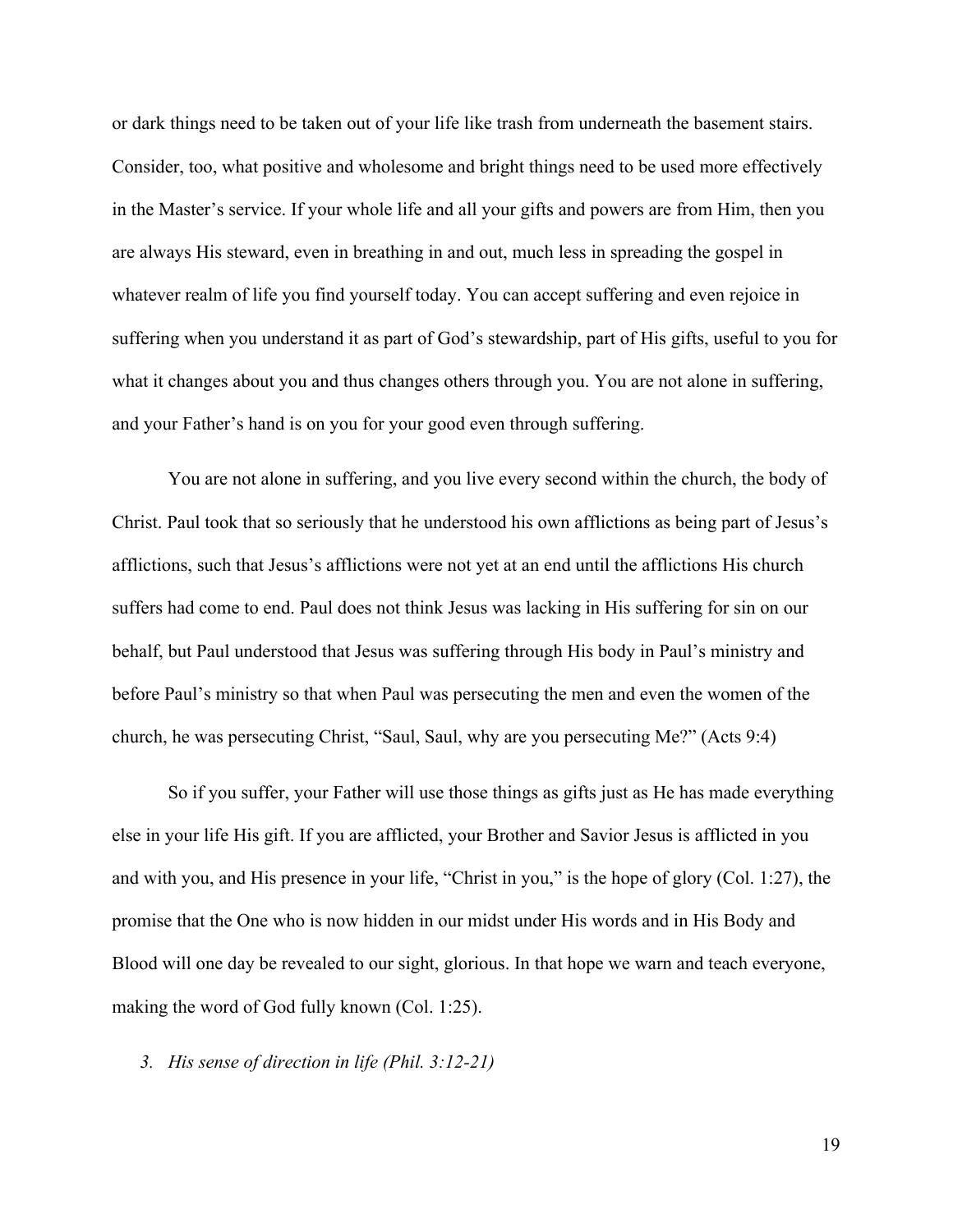If Paul compares himself to an athlete, he must have a goal. An athlete doesn't work and sacrifice and sweat without some goal, some purpose, some prize in front of his mind's eye. He does not "box as one beating the air" (1 Cor. 9:26). An athlete has something he is working for, heading toward, striving for. When there is no work and no direction and no striving, we can assume someone has given up the contest, given up the fight, believes he has already won or doesn't need to work anymore, as if he were already retired or dead. If we are not active in spreading the gospel, do we believe the resurrection has already come and our work is done? If Jesus has not yet returned, how can we be lethargic, as if we ran the race, it's over, and we can now relax?

Paul's sense of direction comes straight from his gospel. His doctrine drives his practice. His fervency does not come from his own perfection, his own sense that he has everything figured out and worked out. He says clearly, "Not that I have already obtained [the resurrection] or am already perfect" (Phil. 3:12). Paul does not speak from a mountaintop, telling us all what to do because he can do everything and anything. He speaks instead from beside us, as a fellow striver, offering wisdom as a father gives his son help and instruction in life. So what wisdom does Paul have for our direction in life?

"Press on"! Paul presses on because Christ has already claimed Paul. If Christ's claim on Paul is made good, then Paul will rise from the dead to life everlasting. So Paul is setting everything else aside for the sake of that claim, "I press on to make it [the resurrection] my own, because Christ Jesus has made me his own" (Phil. 3:12). He has not yet gotten there, so he still strives, "Brothers, I do not consider that I have made it my own," but he is single-minded because "forgetting what lies behind and straining forward to what lies ahead. I press on toward the goal for the prize of the upward call of God in Christ Jesus" (Phil. 3:14). That upward call of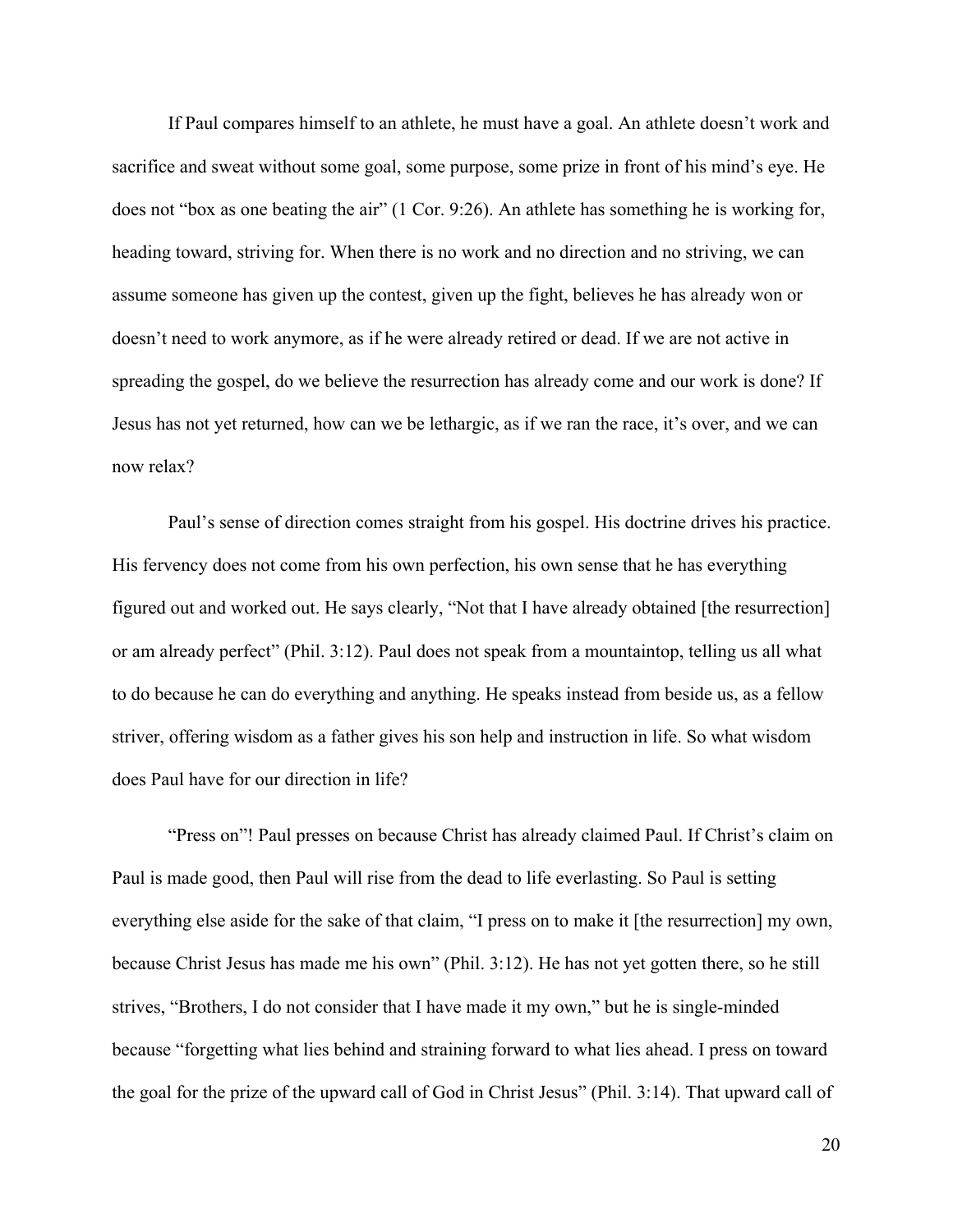resurrection is worth enough that Paul can count the prior things in his life as written off and over. He considers only what is in front of him. He is a runner who has had a bad start to the race but now as the race nears its end, he sees the prize in front him, the tape intact, untouched before by anyone else. He cannot look behind or to the right or the left, lest he lose the prize. He cannot beat himself up for mistakes he made at the race's start, how he stumbled or how his shoes weren't tightly tied or how he fumbled the handoff. Instead he must press on.

The reason Paul wants us in this way to "join in imitating him" (Phil. 3:17) is because we are not alone in this race, in this striving, in this determined pressing on toward resurrection. We share this direction of life in life with Paul and with "those who walk according to the example you have in us," those fellow Christians who share the same goal with you. You are not a Lone Ranger of Christ, setting out upon your sturdy horse all by yourself to find Jesus, and the Lone Ranger had a faithful sidekick anyway. You are destined for life and striving toward the resurrection of life with Paul and with all the saints down through the ages and the saints now sitting in your pews or in your chancels, now sitting next to you in this convention, now spread throughout the nation and through the world. You strive together with them for a resurrection to life everlasting where the numbers will be beyond our counting.

It is true that not all in the church strive in this way. Some preach Christ from envy (Phil. 1:15), and their god in life is their bellies or public opinion or self-regard or whatever other idols they have set up for themselves. Paul knew this as well as you do, and said that their end, their goal, their destination would be "destruction," awakening to judgment rather than to life on the Last Day. It is not yours to worry and to fret and to obsess over those who work against Christ's teaching and His way of life. Instead, press on! You strive for life and do not look behind you or to the side. Press on!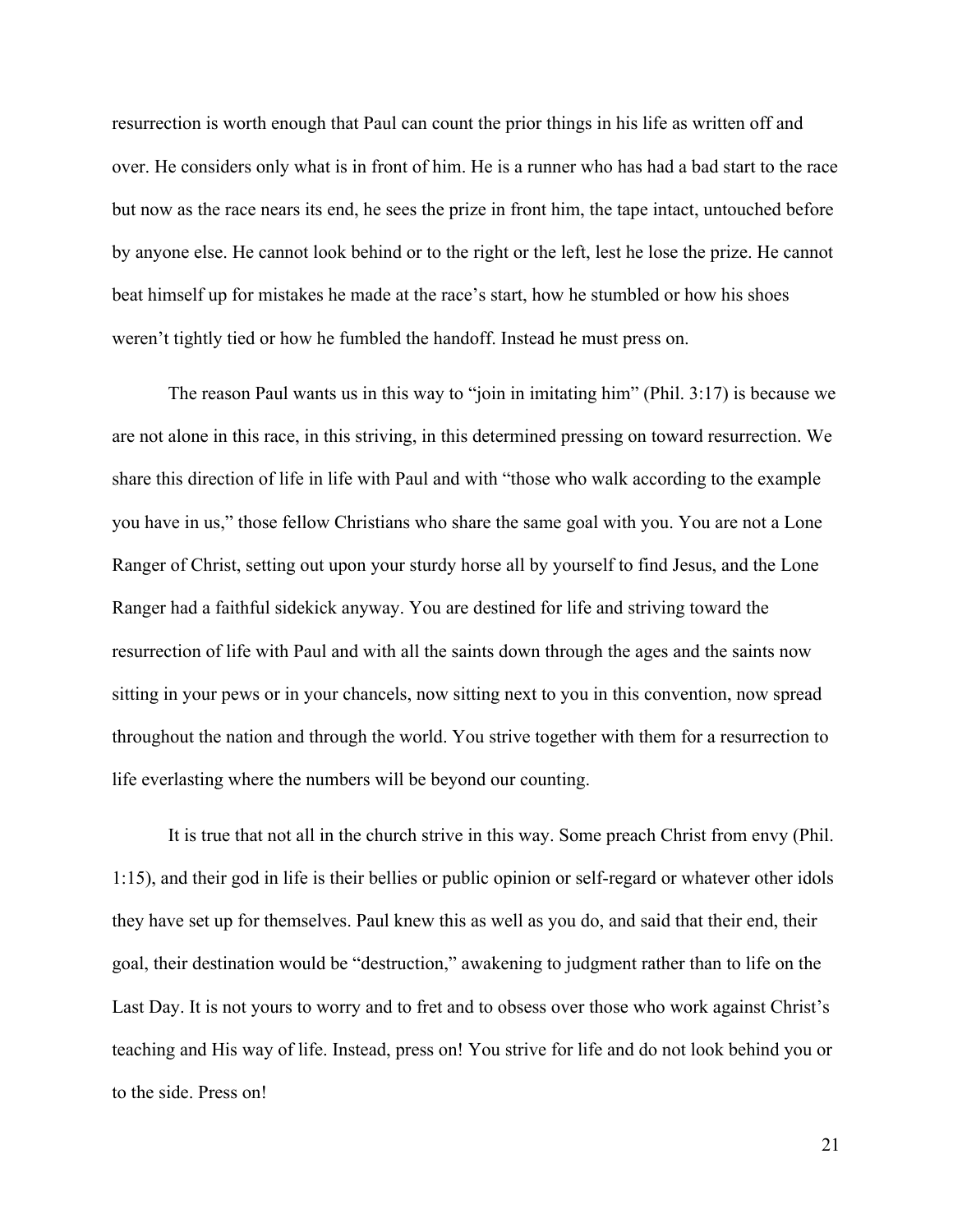#### *What did not have to change in Paul?*

If Paul's understanding of Scripture and doctrine, his sense of what God's gifts were for, and his sense of direction and purpose in life all had to change for him to be useful on Christ's mission, was there anything left unchanged? Indeed, much in every way, and the continuities between Paul before his conversion and Paul after his conversion are tremendously helpful to us in understanding where and when change is needful for us to be more useful instruments of the Master for His purposes of man's salvation and His own eternal glory.

## *1. His personality (2 Thess. 3:6-12)*

Since Paul wrote letters, his personality is before us all the time, not because it was part of his gospel but because personality is inevitably part of someone's writing and preaching. We know more about his personality than perhaps anyone else's, even Jesus's, because his words come to us in the first-person without a mediator like the evangelists. We can see how little his personality changed even as so much else did.

Paul reprimanded the idleness of some in the Thessalonian congregation who were not supporting themselves and in their idleness had ample time to stir up trouble about the congregation members (2 Thess. 3:11). Idleness tracks with wickedness so that where one is, the other also will be. Paul is the opposite of idle, working as he reminds the Thessalonians about his beginnings with them, "night and day" (2 Thess. 3:8) so that his presence would not be a financial burden to the burgeoning congregation in Macedonia. He would work however much was necessary to support himself in order for the gospel to proceed freely through Thessalonica. His dedication to his work and self-support is the measure of their freedom, free in the gospel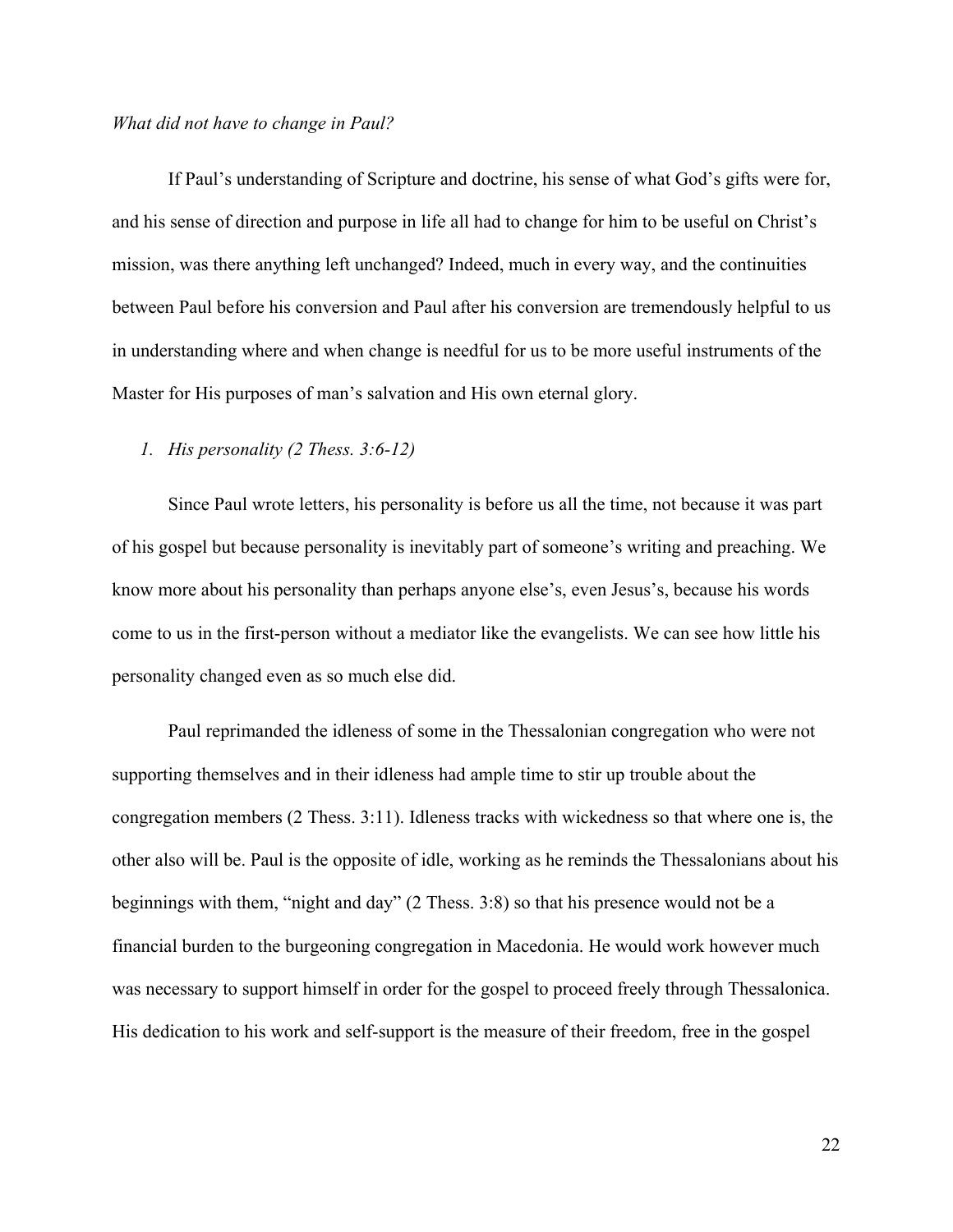through Paul's preaching and free from financial burdens through Paul's self-supporting work (2 Thess. 3:9).

Paul was no less diligent before his conversion. Luke pays attention to Saul's presence at the stoning of Stephen (Acts 7:58-8:1) to foreshadow the later shocking conversion of the same man who like his namesake was found "among the baggage" (1 Sam. 10:22, Acts 7:58) before he came into his divinely ordained role, the first Saul as king of Israel, the second Saul as apostle to the Gentiles. Notable, though, was the second Saul's intense diligence in persecution. He not only persecuted the Gentiles within the politically easy confines of Jerusalem and its suburbs. He went to the length of securing letters (Acts 9:1) to bear to the Jewish officials in Damascus that would ensure the successful persecution of any nascent Christian congregations in that city.

The point is that whether for good or for ill, Paul's personality was energetic and assiduous. He always pursued his goal with intense concentration and unerring focus. He did not wander off or make exceptions. If Christianity were evil, then he would ruthlessly stamp it out, even seizing and killing women. If Christianity were good and true, then he would tirelessly spread its message to the farthest and unlikeliest corners of the world he knew. God did not take Saul captive to Christ's purposes and then give him a personality. God made Saul with a personality and then made him captive to Christ's purposes, using that fearless diligence for godliness rather than ungodliness.

## *2. His ethnicity (Acts 21:39-22:5)*

For how Paul describes what many modern Americans would call his "background," I will use the term "ethnicity" because the modern term "race" is too broad for the distinctions Paul makes and for the point of the Jew-Gentile distinction that was crucial to Paul's life and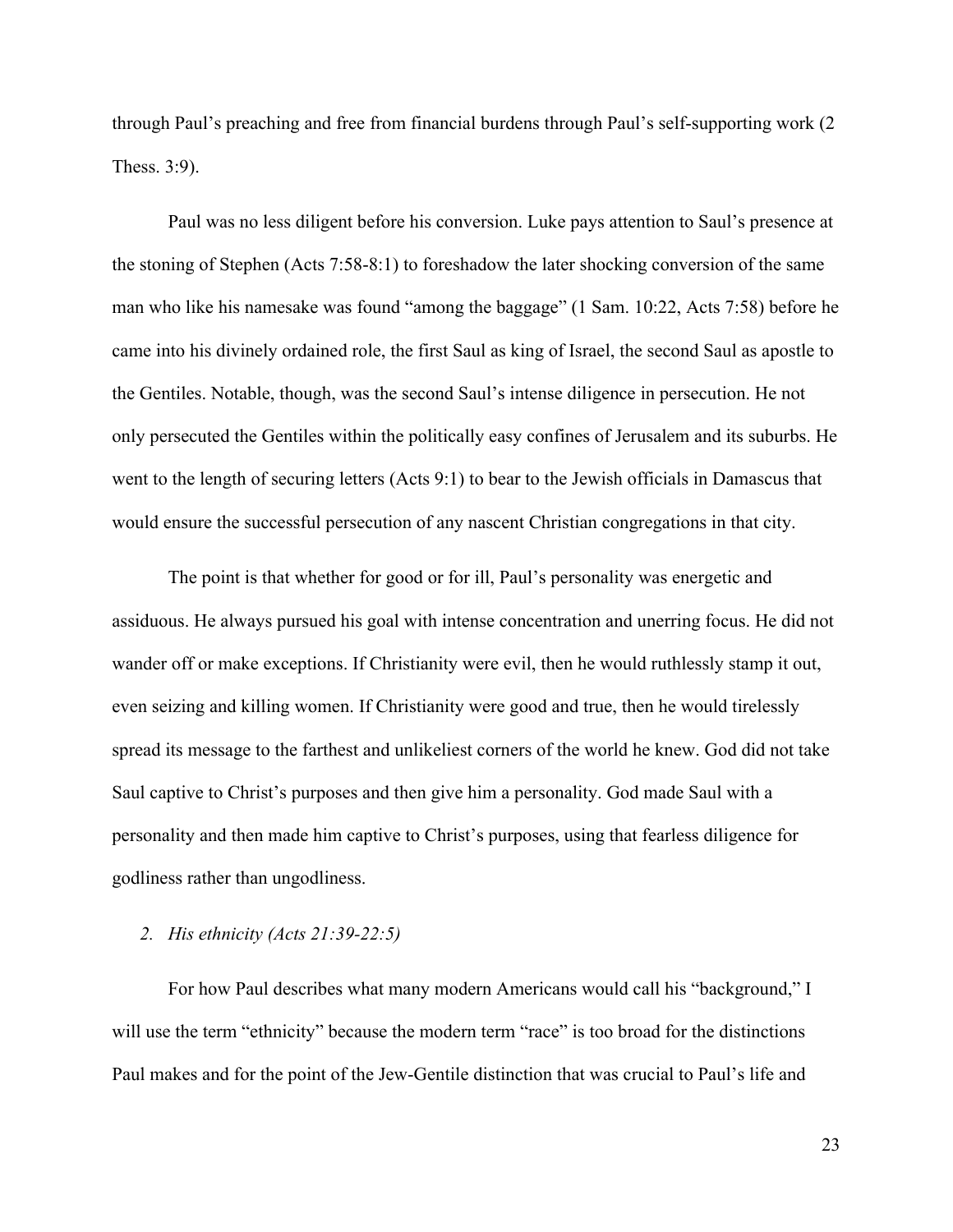ministry both before and after his conversion on the road to Damascus. "Race" denotes very high-level, very broad differences, often categorized continentally, as Africans or Asians or Europeans. "Ethnicity" exists on a smaller scale, where the root of the Greek word for "nation" is found, but for which we could almost use the term "tribe," a relatively small group of people with a shared genealogy and culture of some kind, usually speaking the same language. Paul's own Jewish ethnicity was by his time and long before his time multilingual as a result of the Exile and then the Jewish diaspora's growth under the Persian and Roman Empires. But whether before or after his conversion, Paul can describe himself with certainty and with pride as an Israelite of Israelites, a Hebrew of Hebrews, a Benjaminite of Benjaminites, with all the customs and knowledge attendant upon this ethnic heritage which was also his religious heritage.

How was Paul's ethnicity unchanging and important to his ministry in the name of Christ? One cannot change his own genealogy, but one can choose what to do with it. Although Paul's ethnicity did not change, his sense of its relative theological importance and of its usefulness for the accomplishment of the Messiah's mission did change. That is, Paul did not seek in his own life or broadly in the life of the Roman Empire something like what is now called "racial reconciliation." He located reconciliation between hostile people-groups in the death of Jesus (Eph. 2:11-22), but the application of that Christ-accomplished reconciliation would be through the preaching of the gospel of Christ to every ethnicity, not through the amalgamation of all ethnicities or the extinguishment of Paul's own ethnic existence in the course of the gospel's spread beyond his own ethnicity to the various ethnicities of the ancient eastern Mediterranean world.

Paul's ethnicity was both gift and burden, in accordance with his teaching on original sin. What he had inherited was both good and evil simultaneously, as one's genealogy is. Our Lord's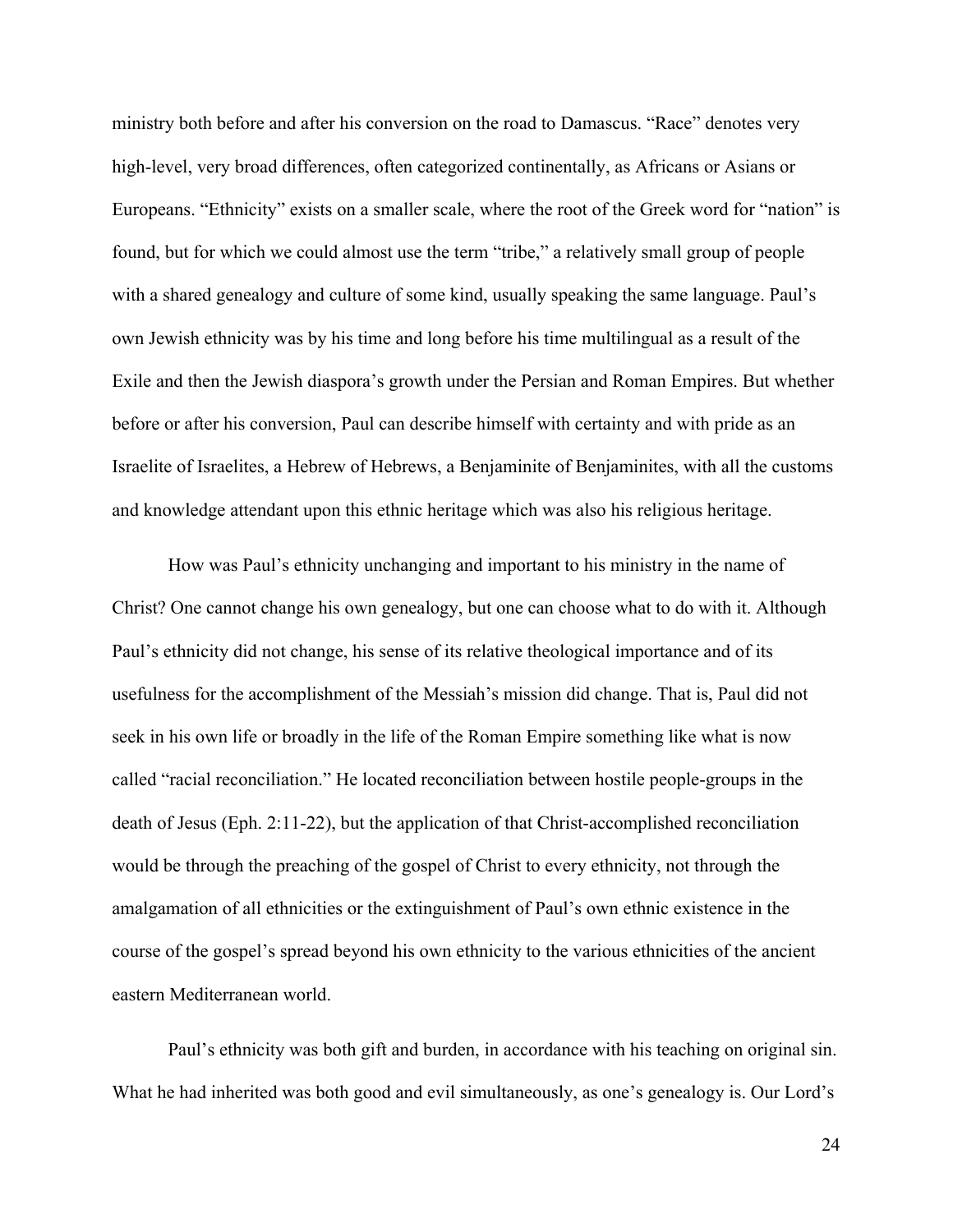own genealogy included great men of faith such as Abraham (Matt. 1:2) and great remembered sins such as the adultery of David with Bathsheba (Matt. 1:6). Paul's account of his genealogy is no different. On the one hand, he is very conscious of his ethnicity, being more Hebraic than any other Hebrews, having advanced beyond many others of similar age in his devotion to the traditions of his fathers (Gal. 1:14). On the other hand, he is very conscious that his ethnicity is no assurance of salvation, even though he belongs to the nation to which were committed the oracles and promises of God, given to Israel as to no other nation upon earth (Rom. 3:2).

When on trial before his coethnics, Paul is clear about the divisions, confusions, and possibilities among Jews in his time. We will look first at his defense before an audience undoubtedly sharing ethnicity with him before looking at how he described his ethnicity and its importance to Christian audiences that were ethnically mixed to one degree or another.

Paul's Jerusalem trial was precipitated by the machinations of Jews from Asia Minor (Acts 21:27). They stirred up the crowds in Jerusalem to oppose Paul and seek his death through addressing the Jewish crowds as "men of Israel" (Acts 21:28), an ethnic term that made no specific political sense. There was then no polity called "Israel," so that this appeal must be an appeal to a name and a state that did not then exist. Notice that throughout the New Testament "Israel" and "Israelite" are terms that Jews use only for, with, and about each other, except for the rare instances in which Paul transfers the term from intra-Jewish names to naming the Christian church including Gentiles (Rom. 11:26, Gal. 6:16). When Jews are speaking to a group that could include Gentiles or when Gentiles are speaking of Jews, the terms "Judea" and "Jew" are used. "Israel" is an in-group word about a place and a group that exist only potentially as a group. Ethnicity can include not only one's actual genealogy, heredity, language, culture, or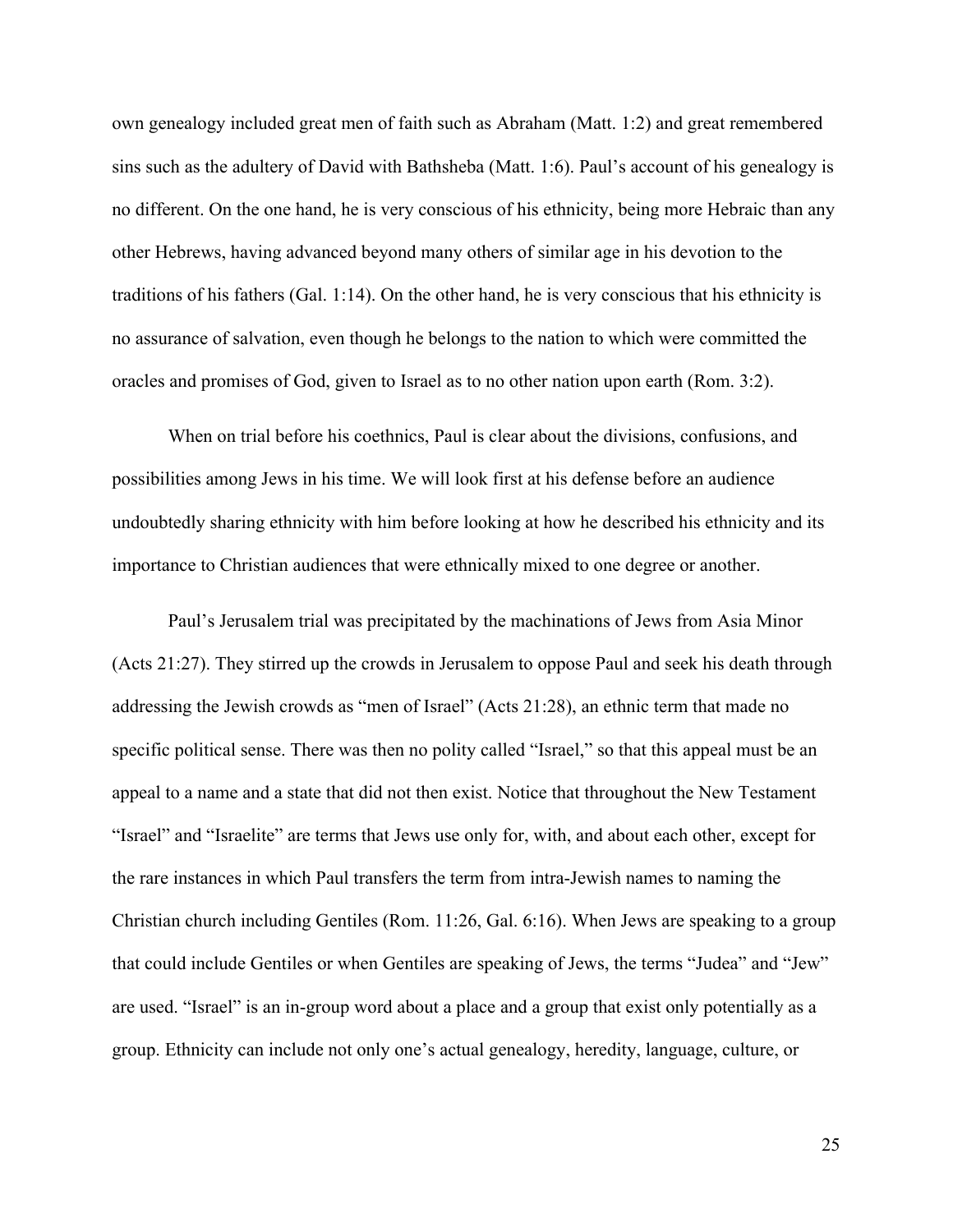religion but also what a group or someone within a group *would like* the genealogy, heredity, language, culture, or religion to be.

Paul was at first misidentified as an Egyptian, perhaps because of his knowledge of Greek. This may not be a misattribution of Paul's ethnicity so much as his geographic origion; the tribune in Acts 21 is effectively asking, "Are you an Egyptian Jew?" which is why Paul answers with the affirmation that he is a Jew not from the African coast but "from Tarsus in Cilicia, a citizen of no mean city" (Acts 21:39). His account of his conversion and his Jewish bonafides is uncontroversial until he recounts the divine commission sending him to the Gentiles. The problem is not that Paul is insufficiently Jewish but that he is insufficiently committed to a Jewishness that will have nothing to do with non-Jews. When he announces that the God of their fathers had commissioned him to bear the divine Name to and upon the Gentiles, he is denounced and pronounced as unworthy of further living. The death penalty seems fitting for someone who is committing open blasphemy in associating the God of Israel with the Gentiles (Acts 22:22).

After the poor outcome of Paul's public speech, he was brought before the Sanhedrin, the same local governing body that had previously forbidden the apostles to speak or teach anymore in the name of Jesus of Nazareth (Acts 5:28). The tribune's curiosity about the justice of the accusations against Paul will be satisfied only in seeing Paul tried before the highest court of his nation, his *ethnos*. Paul's defense there is notably more hostile than his address to the public, perhaps because so much more is obviously at stake – Paul's life like his Lord's could have been on the line. He denounces the high priest Ananias as a "whitewashed wall" (Acts 23:3) echoing Jesus's critique of the Pharisees as "whitewashed tombs" (Matt. 23:27), but when reproached for speaking ill of the high priest, Paul apologizes for his speaking ill of the "a ruler of your people,"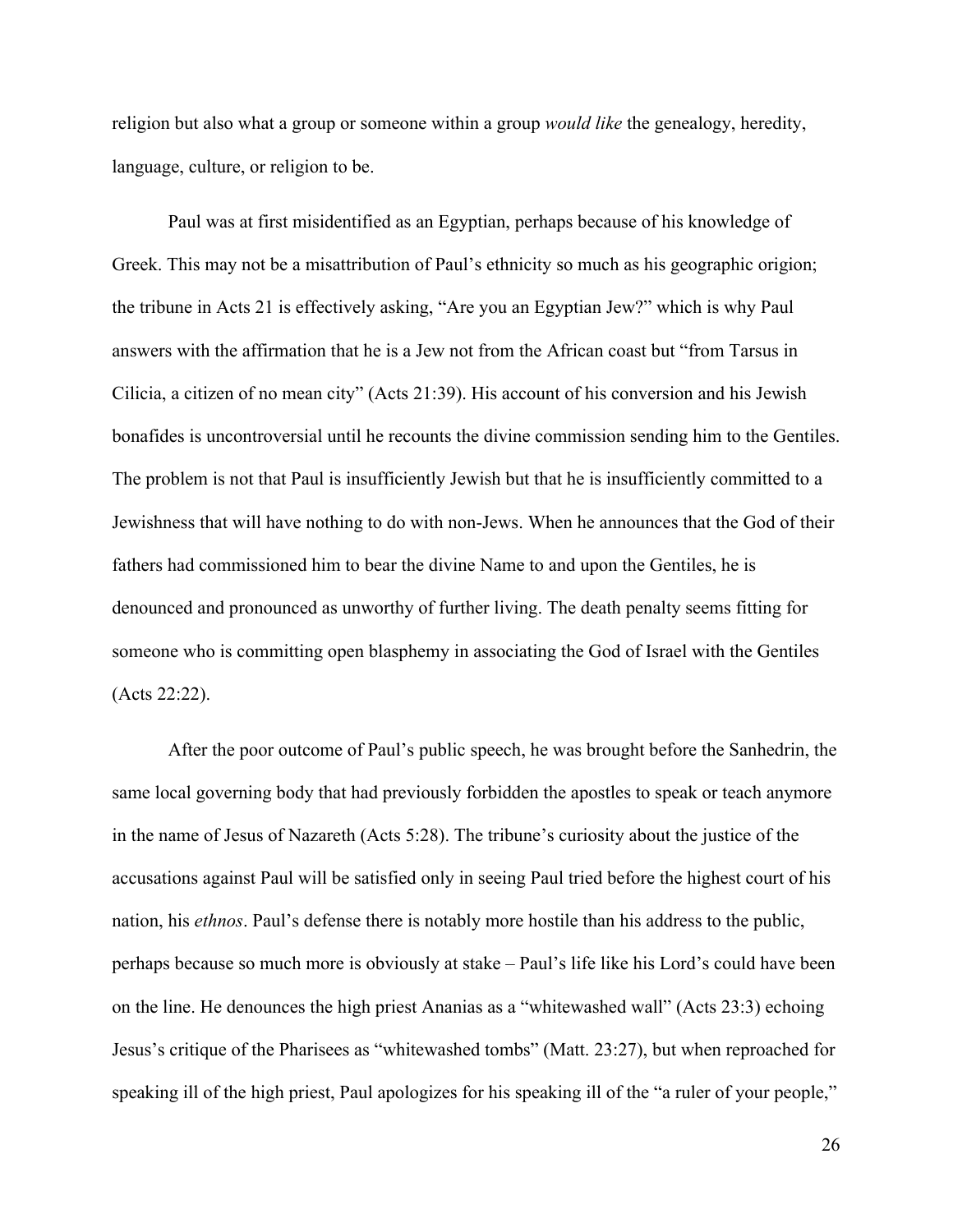that is, he accepts the reality of Ananias's authority while denouncing Ananias's opposition to the gospel (Acts 23:5).

Paul will also exploit the theological or (in more philosophically neutral terminology) ideological divisions among his own ethnicity. His perception that the Sanhedrin was politically divided between Sadducees and Pharisees became his conviction that he should split the council's decision-making by an appeal to the faction that agreed with him on the reality of the resurrection. His strong affirmation of the resurrection secures the political support of the Pharisees and then dissension among the council-members themselves (Acts 23:6, 9), a disagreement that tips into violence and moves the tribune to remove Paul from a potentially lifethreatening uproar.

The ensuing plot to kill Paul will necessitate Paul's transfer to the governor's custody at Caesarea Maritima, a Gentile city and the seat of Roman government in Judea where he will be safe from mobs and conspiracies of his own people. Paul inhabits a world largely incomprehensible to the ethnicities around him – Romans, whatever ethnicity the tribune was (possibly Syrian) – so Jewish are the apostle's personal and historical reference points. One cannot imagine Paul's making a similarly historically and theologically informed argument about the differences between devotees of mystery religions and devotees of ancestral household gods before an audience of Romans. Even after his conversion, Paul remains Jewish and remains convinced that the true end-point of his ethnicity's hopes has been found in the resurrected Jesus of Nazareth. Although it was the particular blessing of God to his people that they lived in expectation of the Messiah, it is the blessing of God to all peoples of the earth that the Messiah is risen from the dead so that Jew and Gentile may hope in Him.

*Phil. 3:1-11*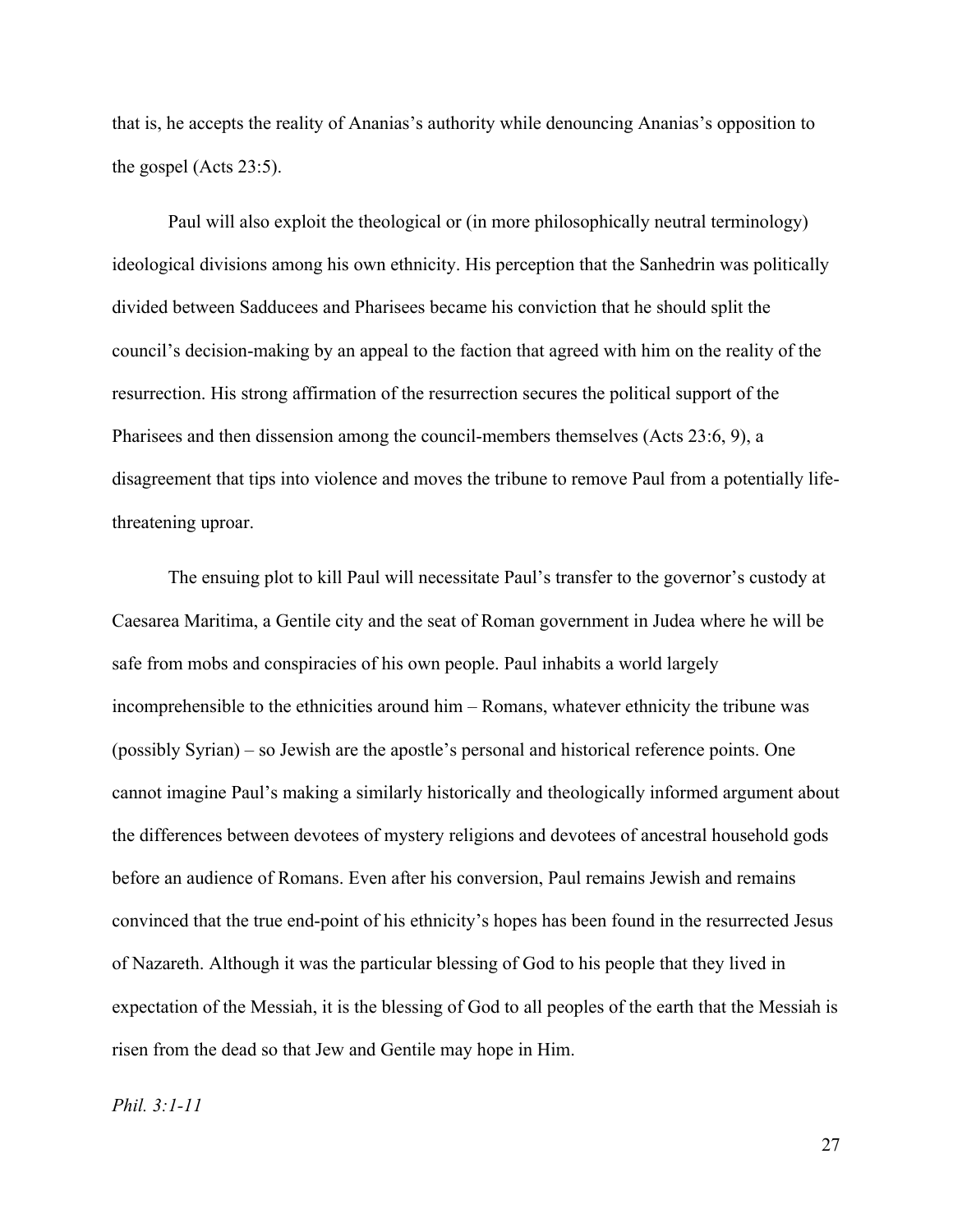The Messiah's blessing is not contingent upon ethnicity. Jewishness or non-Jewishness are not the gospel. Paul took no recorded position on the political situation of his own people within the Roman Empire, made no triumphant pronouncements about social justice for Jews nor about the Jewish requirement to abide by every jot and tittle of Roman government, and authored no manifestoes for or against the Roman emperor. Paul's indifference to political questions mirrors Jesus's indifference, where their most savage language is reserved for misinterpretations of Scripture, not for political missteps or political favorites. The heat of political controversy surrounds Jesus and Paul, but they are untouched by its enticements. They move through a world rife with conspiracies, rebellions, and oppressions, but one would scarcely know those things from their own words and actions, wherein the constant concern is the glorification of the God of Israel before the face of all peoples.

This indifference to ethnicity and its attendant political involvements is a definite point of discontinuity between Paul before his conversion and after his conversion. Paul's seeking to destroy the lives of Christian men and women before his conversion sprang from his conviction that they were an existential threat to his people. Existential threats do not receive trials; they are simply killed. What the crowd in Jerusalem wanted for Paul after he announced his divine commission to take God's Name to the Gentiles was what Paul had once himself wanted for anyone who bore the Name of Jesus – instant death for traitors to their people. Ethnicity's political claims were so strong that they could overrule all other considerations and any sense of legal due process for Jewish or Roman courts. Ethnicity's political claims could override all else in the name of securing the continued political existence of the nation.

"Confidence in the flesh" is how Paul designates a pride in ethnicity that elevates it to theological significance (Phil. 3:4). Paul's one-time conviction that being Jewish would avail for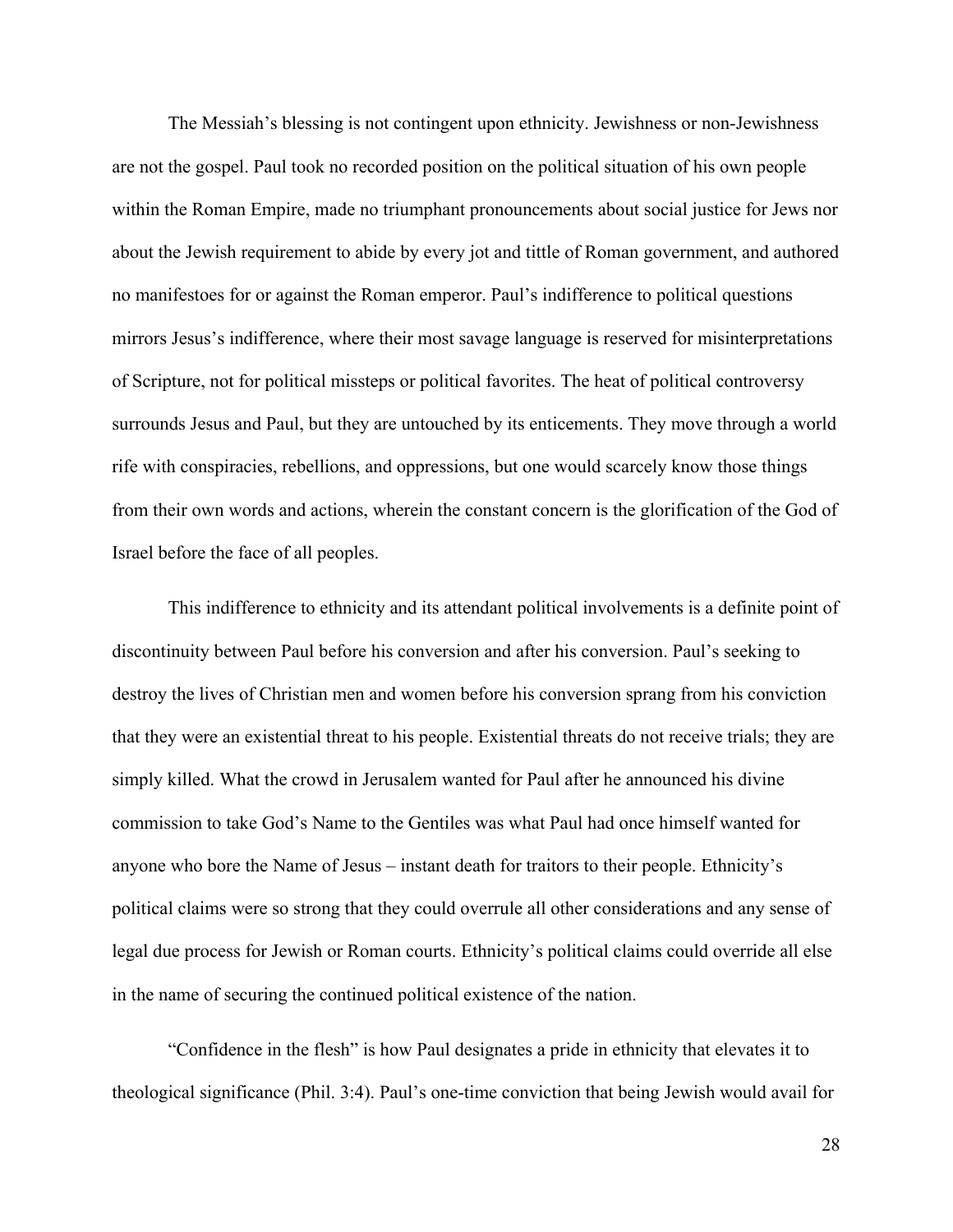righteousness was what Christ overturned on the road to Damascus along with Paul's convictions about who the Messiah would be and how he would be when he appeared. People of Paul's own ethnicity are called "dogs" and "mutilators of the flesh" precisely because they maintain the confidence in Jewishness that Paul himself once had (Phil. 3:2). His genealogy and commitment to Pharisaism merit greater confidence for him than for his opponents in the flesh, but the flesh, the source of all merely human opinion, desire, and conviction, will not avail before God on the last day.

Now the connection between Paul's firm doctrine of justification by faith and his indifference to ethnicity, even his own, is plainly visible. If one's flesh, including one's ethnicity, is insufficient grounds for any kind of confidence before God, then all the actions, thoughts, and passions of the flesh's confidence are damnable, too. Paul can describe them in an indelicate word for what gets thrown out the back door as "rubbish" (Phil. 3:8) because such misplaced confidence is as much worth keeping around as dirty diapers or used cooking grease. Its only purpose when the end comes is to be cast out.

Justification turned out to be in Christ and through Christ, not in Jewishness or through Jewishness. The cultivation of ethnic particularity meant at best nothing and at worst was hostile to the working of God and growth of His Name and His kingdom through Christ. Thinking himself righteous, Paul proved to be a fool and was blinded for a time so that he could learn to trust in God and not in the flesh, which is a poor companion at death, whether for Jew or for Gentile. The flesh's capacity to save you and to raise your body from the dead is its total worth, and since that capacity is nonexistent, its worth is nonexistent. Ethnicity is real and enduring. Paul never became anything other than a Jew from Tarsus in Cilicia, but his ethnicity was not usually helpful and indeed may have been actively more difficult for his mission to the Gentiles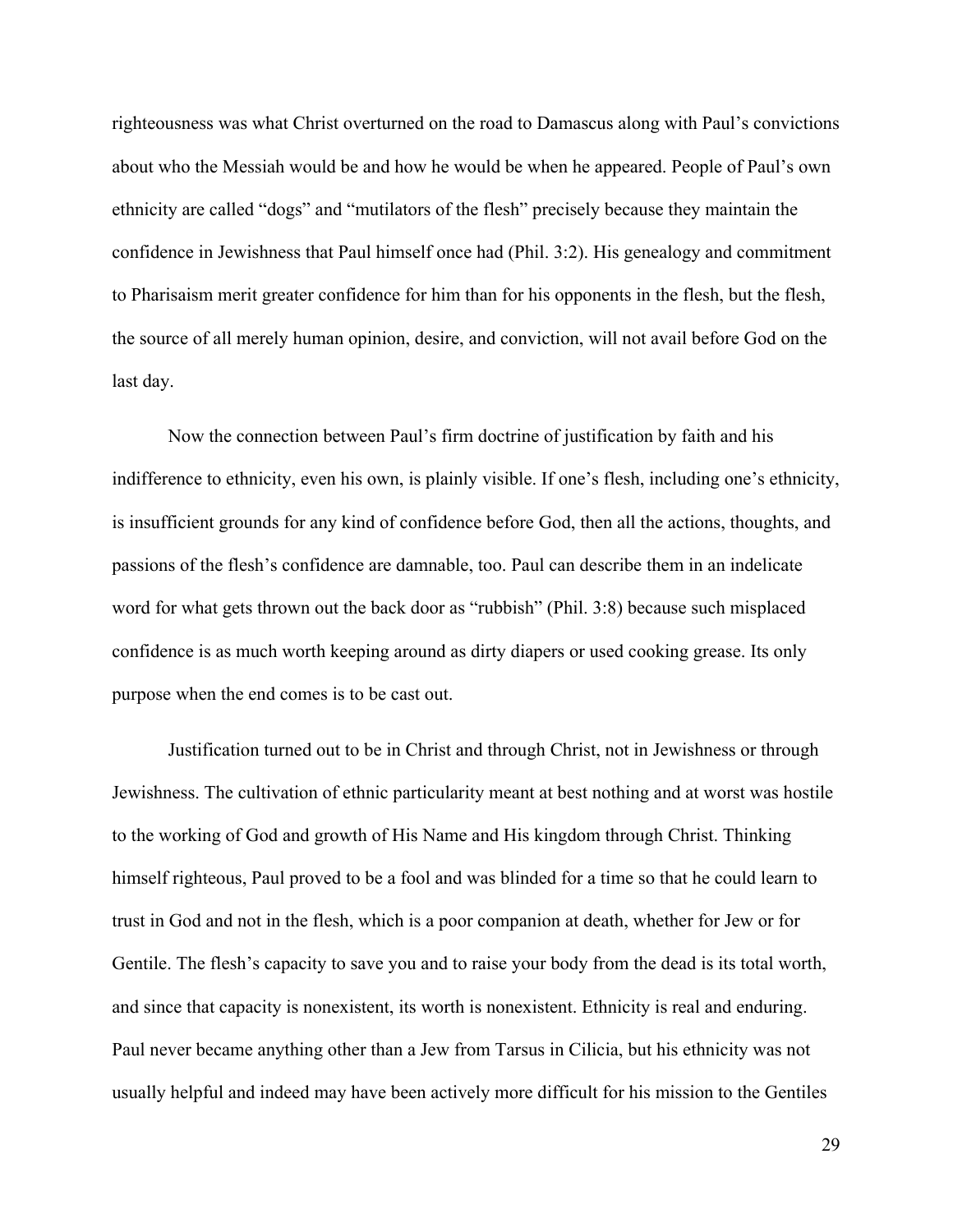than if he had been a Gentile himself. As a Jew, he was particularly offensive to fellow Jews who saw him as a traitor, and as a Jew, he was more alien to Gentiles than if he had been one of them. God worked through Paul not because of Paul's ethnicity but as it were, practically in spite of his ethnicity and his former convictions about its theological significance.

How does that apply to our own day? Ethnicity specifically is sometimes of great importance to churches in the contemporary United States, especially in immigrant communities where being Oromo rather than Amhara may matter a great deal to the pastor or for the pastor. Race more generally has great significance for church communities, who seem sociologically conceived to stick together, whites with whites, blacks with blacks, Asians with Asians, Hispanics with Hispanics. I do not observe these things to praise them or to condemn them. I observe them for the sake of the mission. I cannot sort out long-term hostilities between Oromo and other people-groups from the Horn of Africa, all of which we now have up and down the East Coast as well as in other parts of the U.S. Paul could not and did not resolve the political and ethnic hostilities between Jews and Romans in Judea or in the diaspora, but the gospel cannot be limited by these hostilities. The gospel call goes out to Jew and Gentile, to Oromo and Amhara, and gathers them into congregations, some being more Jewish than Gentile or more Gentile than Jewish in ethnic composition.

Paul did not, for example, browbeat the Judean churches for their hostility to Gentiles, politically obvious as it was. Are we sure there was nothing merely fleshly, merely political, about the insistence by "some men from James" that Gentiles also had to be circumcised? But Paul did not address the theological problem of Jewish hostility to Gentiles with political accusations about Jewish pride and its foolishness in the Roman Empire. He did not even attack circumcision as a cultural practice but solely as an attack on the gospel when it was required to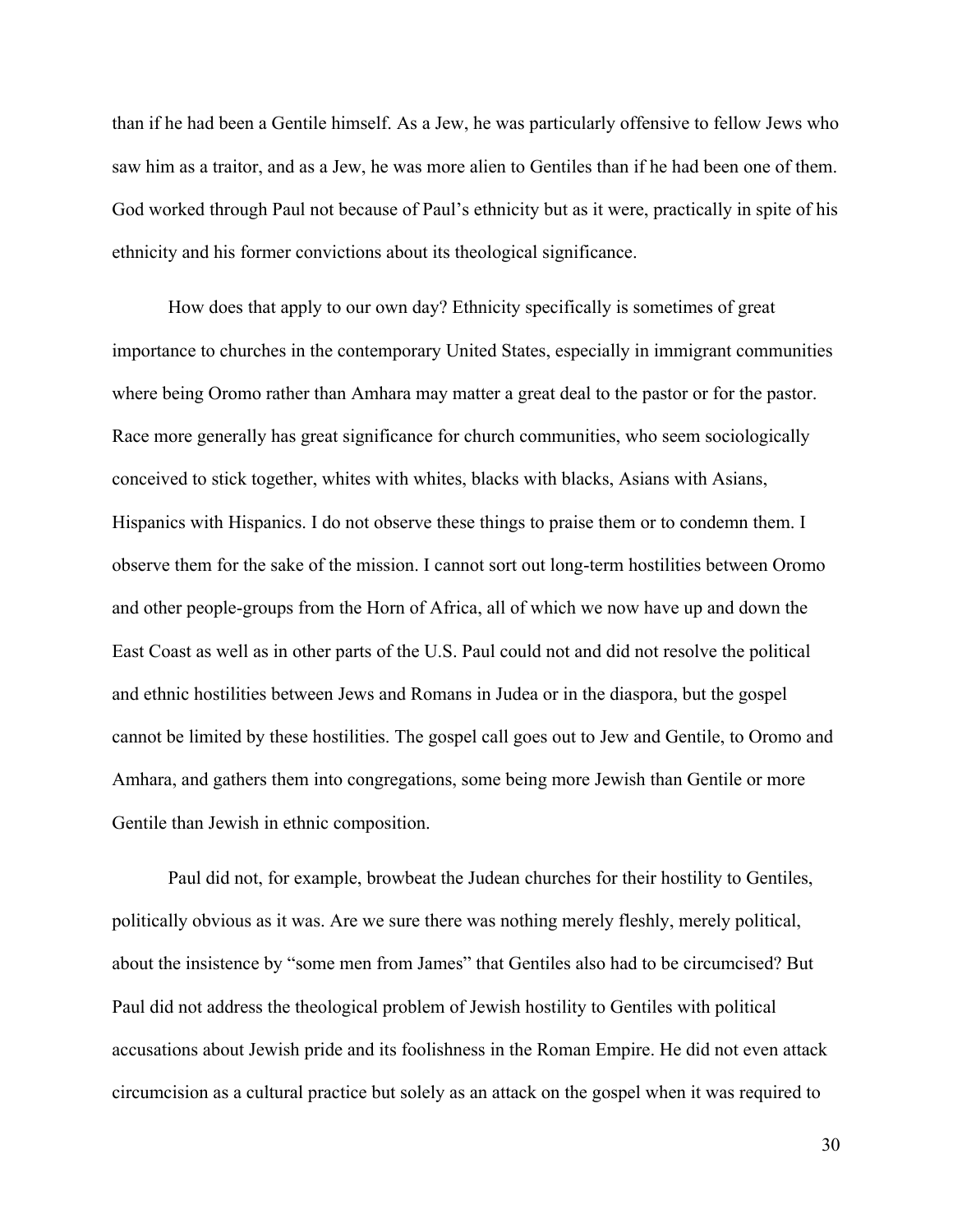be in Christ. Since justification is by faith in Christ, it could not be by circumcision.

Circumcision could be done and was done by Paul to Timothy for the sake of acceptance within a circumcised community of Jews. Many things can be done in order to become a "Jew to the Jews, a Greek to the Greeks," (see 1 Cor. 9:20), but nothing can be done cross-culturally, crossethnically, or cross-racially in order to justify anyone through confidence in his culture, his ethnicity, or his race, as if those things availed before God.

This is especially important to recall in the United States because our mission field is at once so demographically large and diverse. Our focus should not be on browbeating anyone in the church for his inability to understand completely new and foreign cultures, whether he is a recent Ethiopian immigrant to Hoboken or a white lifelong resident of Cape May. No one is born with an excellent sensitivity to how other people are outside his in-group, and much rhetoric around mission in the United States presumes that Eritreans or Nicaraguans will know better how to reach a fifth- or twelfth-generation white American better than another white American. The United States has always been a mission field, and the field has gotten more ethnically and racially diverse since 1965. We all need help to reach the parts of the mission field that we and our congregations are best equipped and best placed to reach.

In this way much discussion about "racial reconciliation" in American churches is an aping of political rhetoric from the media's talking points about the evils of American whites. This is not only a political judgment and a historical judgment that is not part of the church's mission. Paul provided no judgments about the fate of the Hasmonean dynasty that had lost Judea to the Romans in 63 B.C. through its internecine feuding, and his political judgments would not convert a single person to Jesus. If we browbeat white people also within the church, we should be unsurprised when they do not come to church, and since whites are likely the least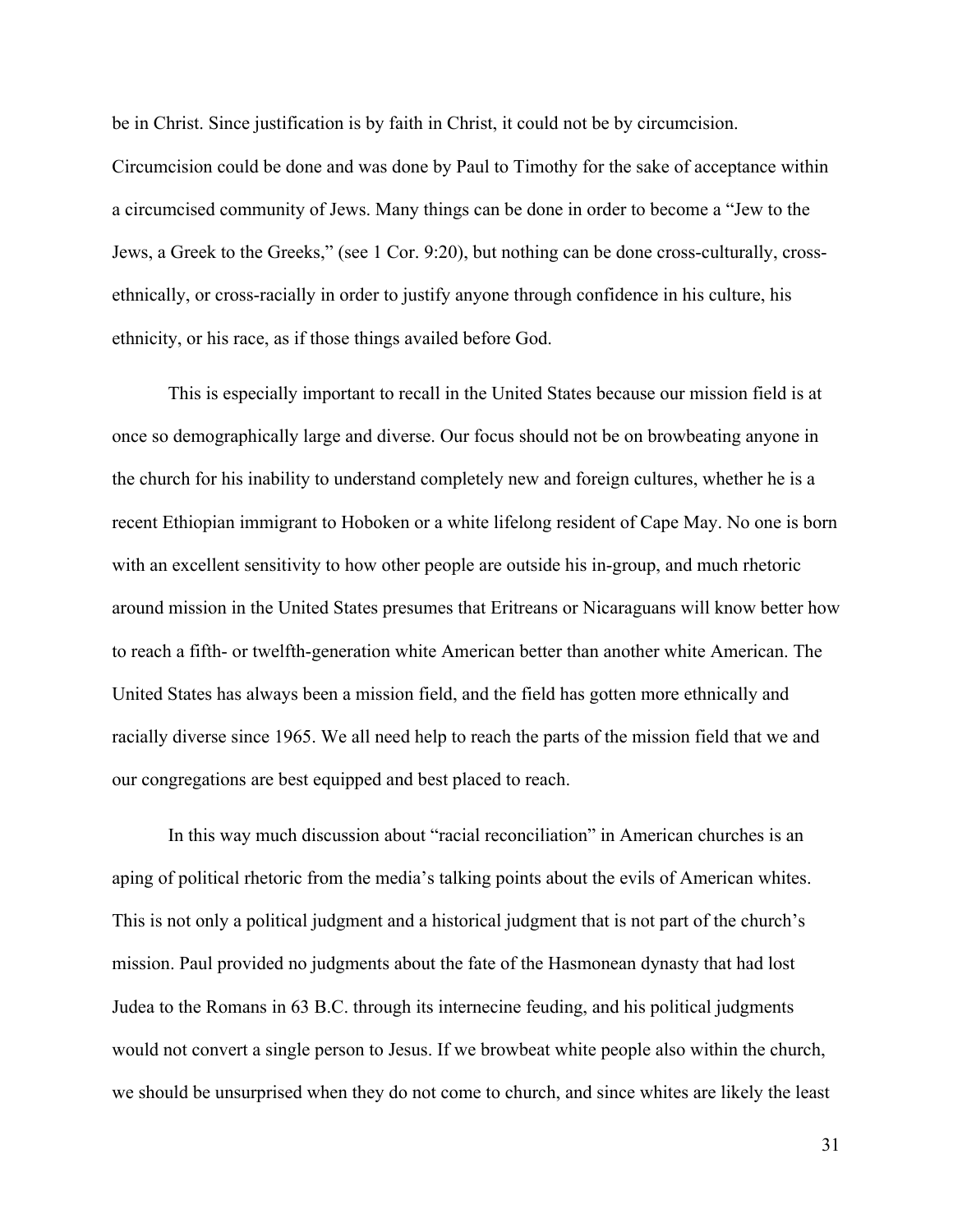churchgoing or church-belonging racial group in the United States, our concern should be to get them into the church, repent of their sin and believe the gospel, rather than making the church yet another venue in modern life where whites can be uniquely castigated and other ethnic groups and races – lumped together for this purpose as "people of color" – can be told how wonderful they are. This is an unbiblical understanding of original sin, something all people inherit and express through actual sin – not something done by "whites" sometime in American history – and it hinders the gospel from going forth throughout our nation, even to some of the demographically whitest parts of the United States such as New England or West Virginia, where we have, relatively speaking, very, very little Lutheran presence. Consistency of rhetoric and focus would demand that we similarly denounce the expansion of the Oromo into political power and territorial occupation throughout Ethiopian history or Brahmin caste prejudice in Indian immigrant communities. All people-groups need the gospel of Christ, so we dare not take on political convictions that would hinder the spread of that gospel, as did the Judean churches who proved to be politically and ethnically demanding of all other churches but fruitless in carrying out the task of the Great Commission.

## *Conclusion*

The Word of the Lord spreads through the preaching of the gospel. In our time there will be perhaps greater obstacles than the churches of the United States have ever before faced in our nation's history. This should cheer us because our God is a mighty Fortress and will prove Himself a strong tower and a rock in this time of spiritual war. We flee to Him as a strong tower and find refuge in the shadow of His wings. We have nothing to fear. We are and can be and shall be intrepid in the proclamation of His gospel to any and every people-group in our neighborhoods, in our cities, in our small towns, and throughout our nation. We have no other